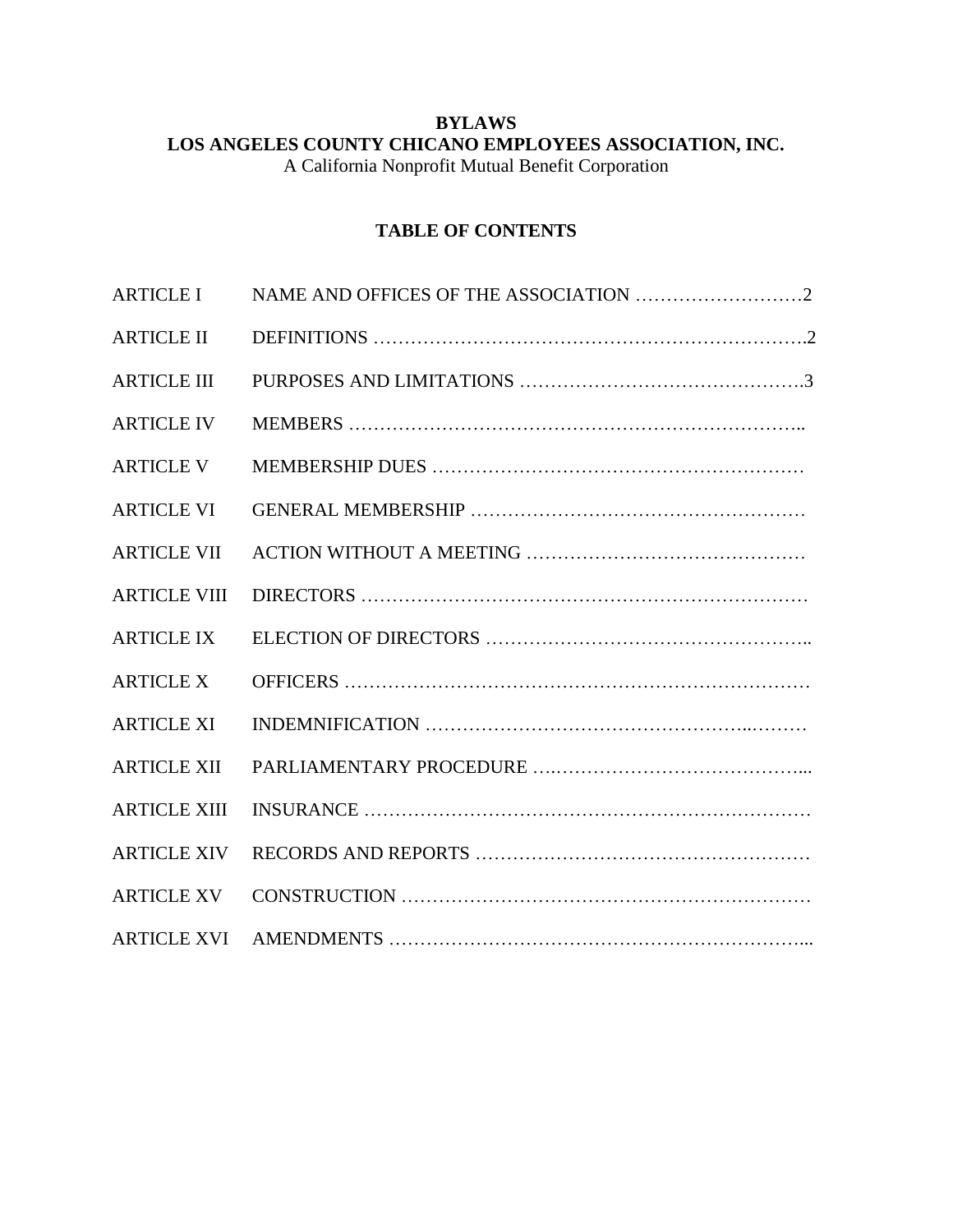### **ARTICLE I NAME AND OFFICES OF THE ASSOCIATION**

**Section 1.1. Name.** This organization shall be known as the: LOS ANGELES COUNTY CHICANO EMPLOYEES ASSOCIATION, Inc.

**Section 1.2. Principal Office.** The principal office for the transaction of the activities and affairs of the Association shall be located at a place within the County of Los Angeles, to be determined from time to time by the Board of Directors (the "Board").

**Section 1.3. Other Offices.** The Board may at any time establish branch or subordinate offices at any place or places where the Association is qualified to conduct its activities.

### **ARTICLE II DEFINITIONS**

**Section 2.1. Chicano.** For the purposes of the Association and these Bylaws, the term "Chicano" is an honorific in recognition of the founders of the Association. It is not, however, intended to exclude the national origin or ethnic group of any current employee or retiree of the County of Los Angeles.

**Section 2.2. Association.** As used in these Bylaws, "Association" shall mean the Los Angeles County Chicano Employees Association, Inc.

**Section 2.3. County Service.** As used in these Bylaws, "County Service" shall mean employment by the County of Los Angeles, the Los Angeles County Superior Court or any subdivision thereof, or any public agency or district, other than school districts, on the payroll prepared by the Los Angeles County Auditor-Controller.

**Section 2.4. Meeting**. As used in these Bylaws, "Meeting" shall mean any gathering of the general membership or the Board, in person or by electronic or telephonic means, to carry out any action required or permitted to be taken by the membership or the Board.

**Section 2.5. Member.** As used in these Bylaws, "Member" shall mean an applicant who has been approved for Association membership and is in good standing in accordance with these Bylaws.

**Section 2.6. General Membership.** As used in these Bylaws, "General Membership" shall include all Regular and Retired members of the Association.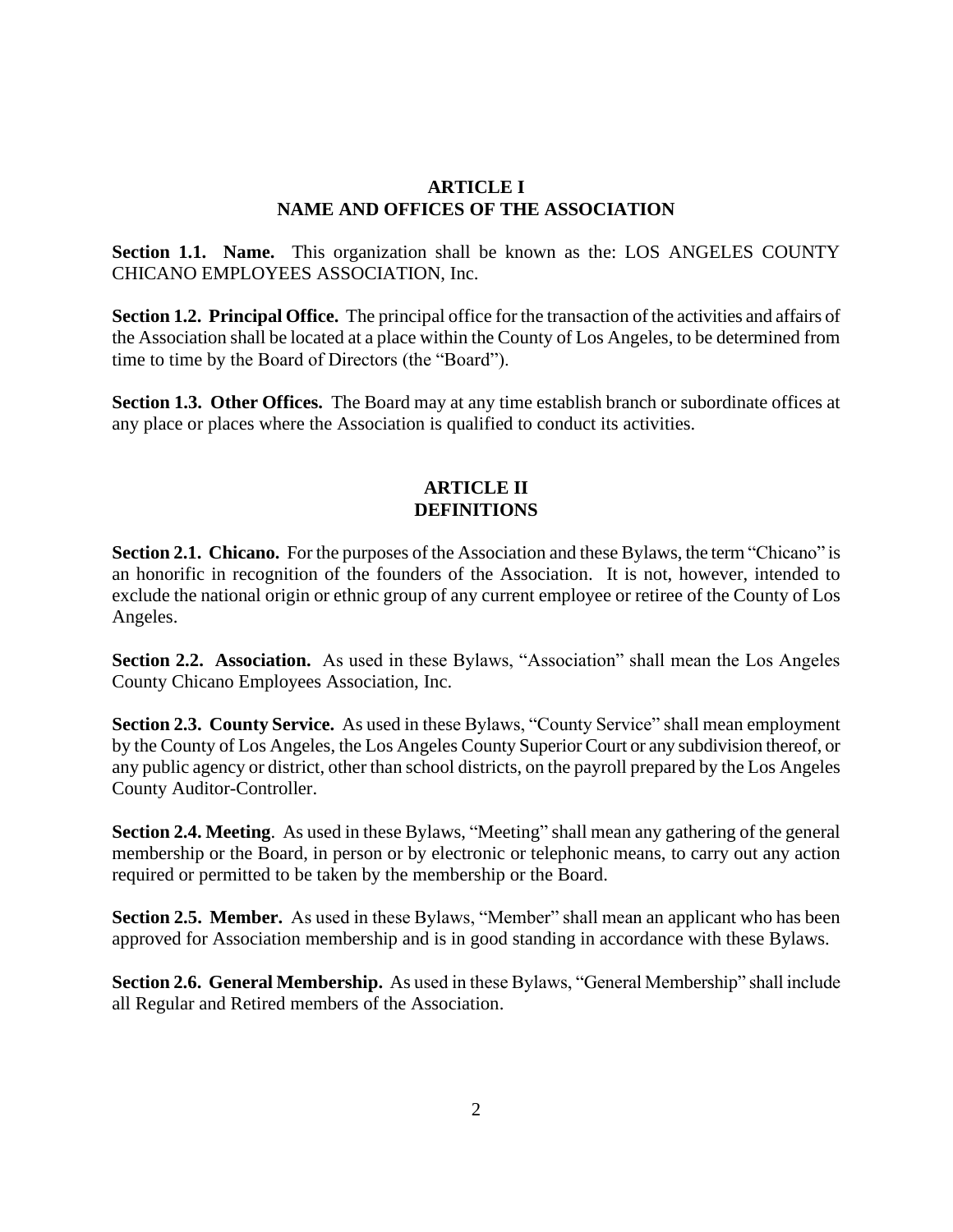### **ARTICLE III PURPOSES AND LIMITATIONS**

**Section 3. 1. General Purposes.** The purpose for which the Association is organized is to advance the social, economic, educational, employment and charitable welfare of its members.

**Section 3.2. Limitations.** The Association is a California nonprofit mutual benefit corporation, not organized for the private gain of any individual.

### **ARTICLE IV MEMBERS**

**Section 4.1. Membership Classes, Qualifications and Rights.** The Association shall have two classes of members, designated as follows: Regular and Retired.

**Section 4.1.1. Regular Members.** Regular members shall be designated as those persons currently in active service for Los Angeles County, and are in good standing as set forth in Section 4.4 of these Bylaws. Each Regular member in good standing shall have the right to cast one vote in any election or action that requires the approval of the members.

**Section 4.1.2. Retired Members.** Retired members shall be those persons who have previously been in County service and who, at the time of retirement, were members in good standing with LACCEA, as set forth in section 4.4 of these Bylaws, and who have shown a deep interest and involvement in the objectives of the Association. They shall be entitled to all rights and privileges of membership. It shall be the responsibility of such members (a) to communicate to the Association their interest in remaining members of the Association after leaving county service, and (b) to maintain their contact information up to date with the Principal Office. Retired Members will pay the dues fixed from time to time by the Board with the approval of the membership.

**Section 4.1.3. Rights of Members**. Any Regular or Retired member shall be eligible for any elected or appointed Association office. Any Regular or Retired member shall have the right to vote, as set forth in these Bylaws, on the election of directors, on the disposition of all or substantially all of the Association's assets, on any merger and its principal terms and any amendment of those terms, on the amendment or restatement of these Bylaws, and on any election to dissolve the Association. In addition, those members shall have all rights afforded members under the California Nonprofit Mutual Benefit Corporations Law.

**Section 4.2. Membership Application.** Any eligible person who wishes to become a member shall be required to submit an application to the Association in accordance with such procedures as may be established by the Board. Retired persons who were not previously Regular Members may apply for membership, and such applicants will be considered on a case-by-case basis.

**Section 4.3. Refusal of Membership.** The Membership, as defined in section 4.1 of these Bylaws, acting through the Board, may refuse membership to any individual, where sufficient evidence exists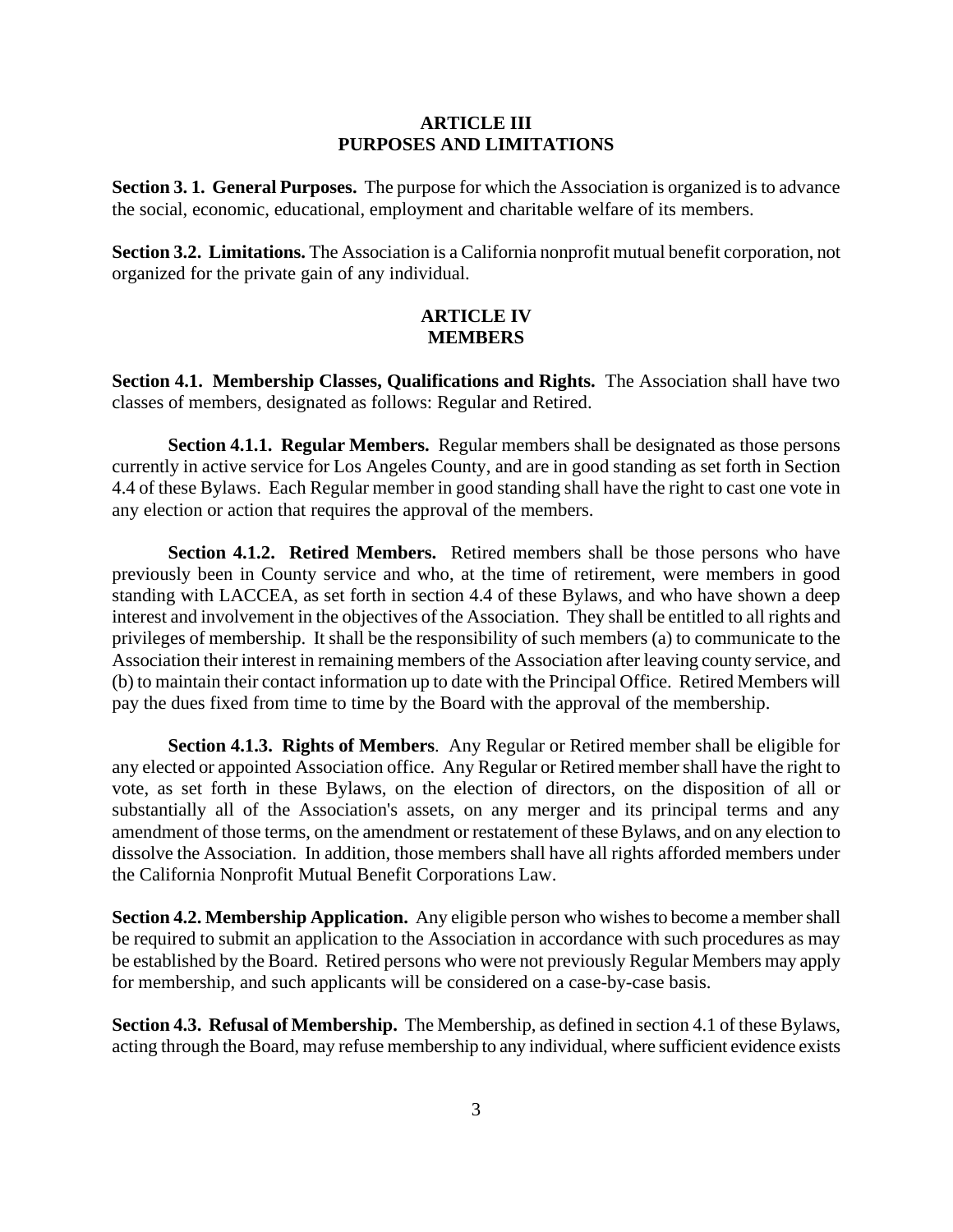that the individual has acted or is acting against the wellbeing and the interests of the Association. Any determination made by the Board is final.

**Section 4.4. Good Standing.** Members shall be considered to be in good standing as long as they have passed the 90-day initial membership period and paid any required dues, and their membership is not terminated or suspended as specified in Section 4.7.

**Section 4.5. Leave of Absence.** Any Regular Member who receives a leave of absence from County service shall continue to be classified as a Regular Member provided that the member continues to pay any dues required of Regular Members.

**Section 4.6. Resignation.** Members may resign their membership from this Association during the month of January of each year, upon delivery to the Association of the appropriate document signed by the member.

**Section 4.7. Termination and Suspension of Membership.** The Association, at its option, may terminate a membership of any class for any infraction of the Bylaws, rules and/or regulations of this Association, or for other good and valid reasons, as the Board shall determine. A member may request a hearing before the Executive Committee of the Board prior to the termination of membership. The Executive Committee shall make a recommendation to the Board. It shall take a two-thirds vote of a quorum of the Board to terminate the membership of the Member.

**Section 4.7.1. Causes for Termination, Expulsion or Suspension.** A membership of whatever class may be terminated or suspended upon the occurrence of any of the following events:

- (A) Resignation of the member, on reasonable notice to the Association in accordance with Section 4.6 of these Bylaws.
- (B) Failure of the member to pay dues, fees, or assessments as set by the Membership, within 90 days after they become due and payable in accordance with the procedures set forth in Section 5.1 of these Bylaws;
- (C) Occurrence of any event that renders the member ineligible for membership, or causes the member to fail to satisfy membership qualifications, or
- (D) Termination, expulsion or suspension of the member under Sections 4.7.2 and 4.7.3 of these Bylaws based on the good faith determination by the Board or the General Membership that a given member has failed in a material and serious degree to observe the rules of conduct of the Association or has engaged in conduct materially and seriously prejudicial to the purposes and interests of the Association.

**Section 4.7.2. Suspension of Membership.** A person whose membership has been suspended, under this Section 4.7 of these Bylaws shall not enjoy the rights and privileges of membership during the period of suspension.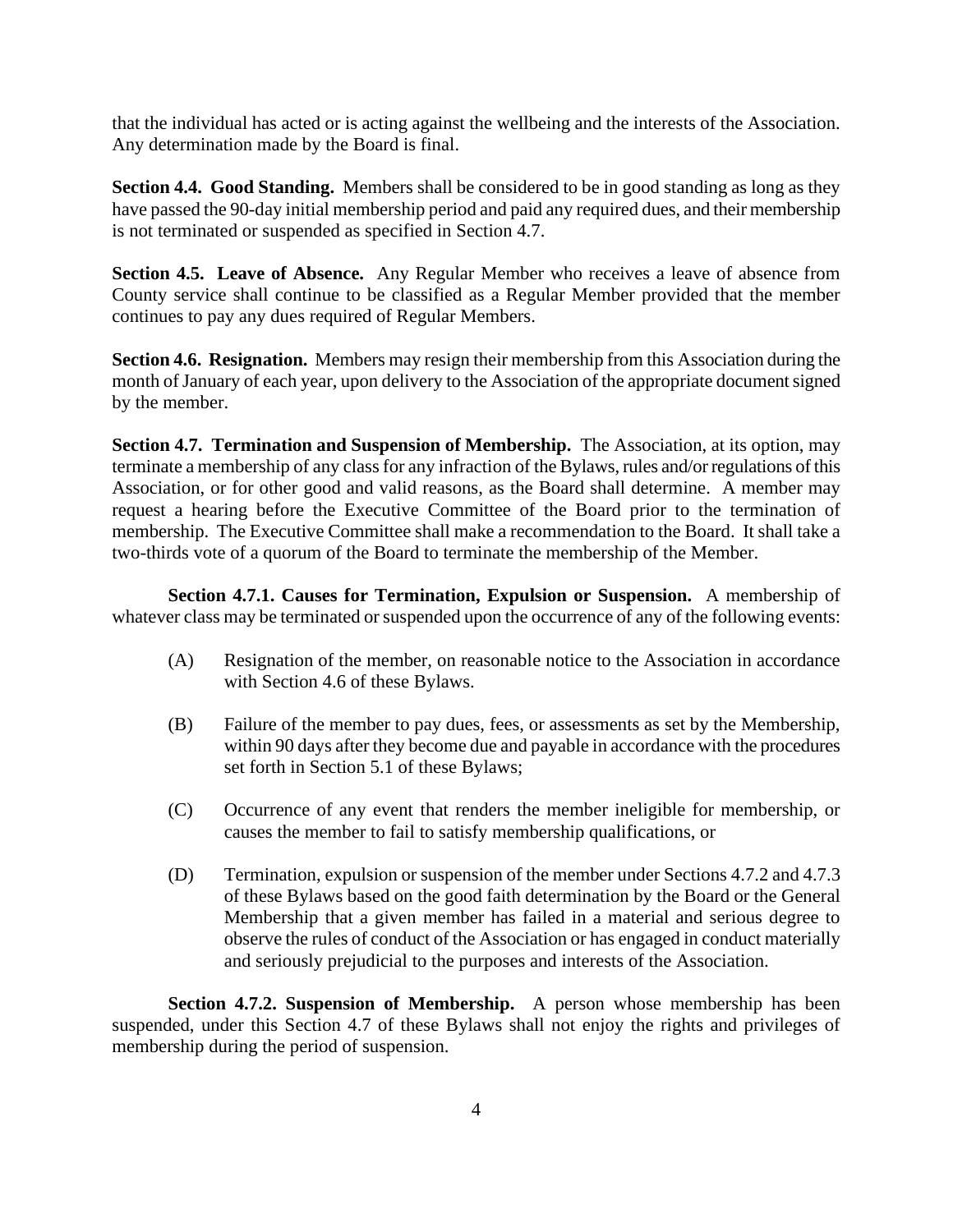**Section 4.7.3. Procedure for Termination, Expulsion or Suspension.** If grounds appear to exist for termination, expulsion or suspension of a member under Sections 4.7.1 of these Bylaws, the procedure set forth below shall be followed:

- (A) The member shall be given at least ten (10) business days prior notice of the proposed termination, expulsion or suspension and the reasons therefor. Notice shall be given by any method reasonably calculated to provide actual notice. Any notice given by mail shall be sent by first-class or registered mail to the member's last address as shown on the Association's records. Notice may be given by email if the member has consented to such delivery.
- (B) The member shall be given an opportunity to be heard, either orally or in writing, at least five calendar days before the effective date of the proposed termination, expulsion or suspension. The hearing shall be held, or the written statement considered, by the Executive Committee of the Board to determine whether the action should take place.
- (C) The Executive Committee of the Board shall decide whether or not the member should be terminated, expelled, suspended, or sanctioned in some other way.
- (D) All terminations, expulsions, or suspensions should ultimately be ratified by the full Board. It shall take a two-thirds vote of a quorum of the Board to terminate, expel, or suspend the membership of a Regular or Retired Member. Such decision shall be officially communicated to the affected parties.
- (E) Any action challenging a termination, expulsion, or suspension of membership, including a claim alleging defective notice, must be commenced within one year after the date of the expulsion, suspension, or termination.

**Section 4.8. Transfer of Memberships.** No membership or right arising from membership shall be transferred. Subject to Section 4.7 of these Bylaws, all membership rights cease on the member's termination, expulsion, or suspension.

#### **ARTICLE V MEMBERSHIP DUES**

**Section 5.1. Dues, Fees, and Assessments.** The Board shall, with the authorization and approval of the General Membership, determine whether or not there shall be membership dues, and fix and determine the amount thereof. Each member must pay, within the time and on the conditions set by the Board, the dues, fees, and assessments in amounts to be fixed from time to time by the Board. The dues, fees, and assessments shall be equal for all members of each class, but the Board may, in its discretion, set different dues, fees, and assessments for each class.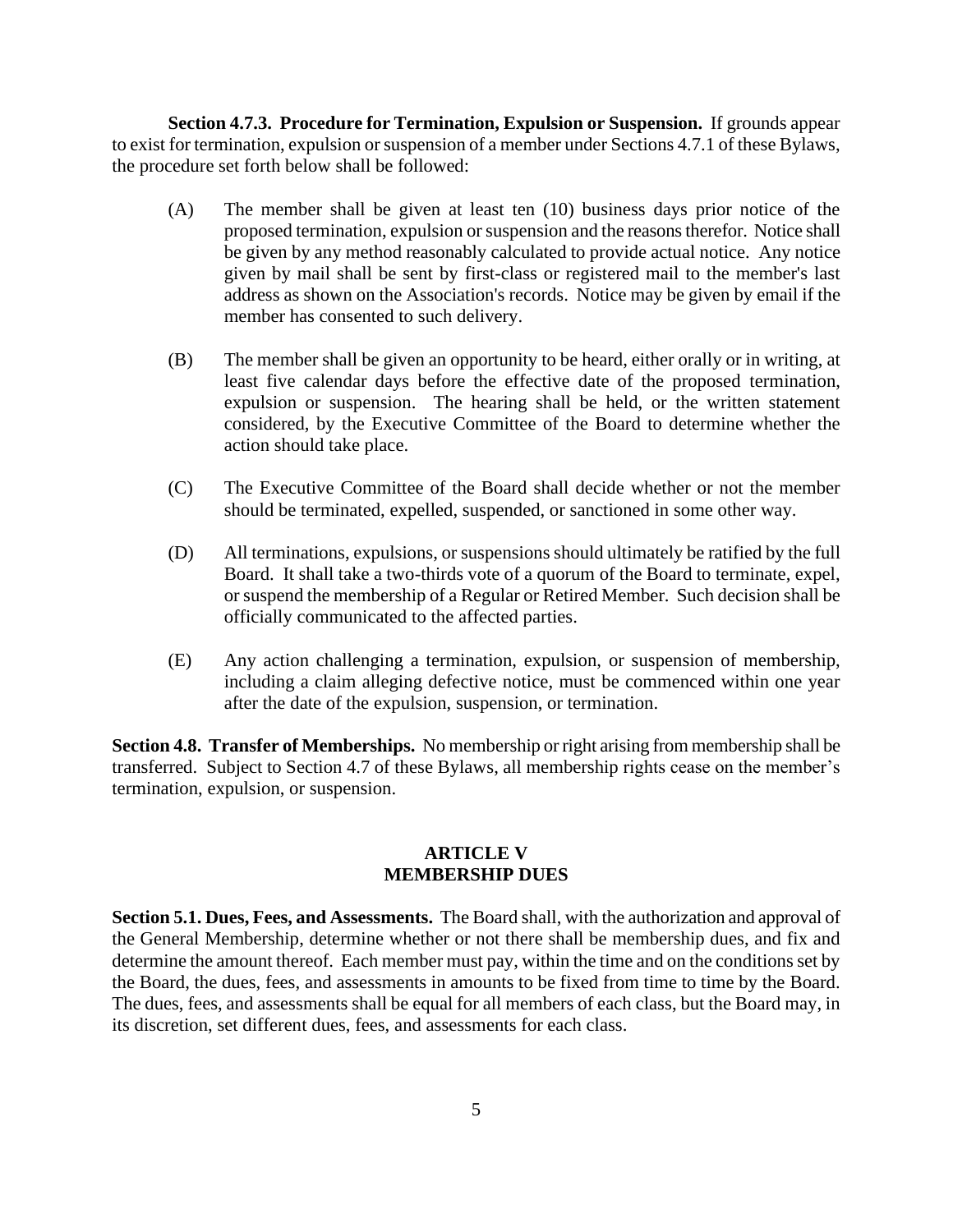### **ARTICLE VI GENERAL MEMBERSHIP**

**Section 6.1. General Membership.** The General Membership shall include all the Regular and Retired Members of the Association who are in good standing. General Membership constitutes the Association's highest decision-making body. Regular and Retired members will be allowed to cast one vote on every vote taken by the membership.

**Section 6.2. Annual Meeting.** There shall be an Annual Membership Meeting or an Action without a Meeting of the Association in May of each year in the County of Los Angeles, State of California*,* at such time as is designated by the Board, unless the Board fixes another date or time and so notifies members as provided in Sections 6.4 of these Bylaws. The time or place, or manner of meeting for an Annual Membership Meeting of the Association may not be changed within 30 days prior to the date set.

### **Section 6.3. Special Membership Meetings.**

**Section 6.3.1. Members Authorized to Call.** A Special Meeting of the Members for any lawful purpose may be called at any time by the Board, the president, the secretary or by five percent (5%) or more of the members.

**Section 6.3.2. Calling Meetings.** Special Meetings of the Members of the Association may be called by the majority vote of a quorum of the Board of Directors or by written petition signed by five percent (5%) or more of the members in good standing. Members shall be notified by the Secretary or other designated officer at least ten (10) working days in advance of the date of a Special Membership Meeting. The notice by the Board or the petition of members shall specify the general nature of the business proposed to be transacted. Nothing in this Section shall be construed as limiting, fixing, or affecting the time at which a Meeting of members may be held when the Meeting is called by the Board.

**Section 6.3.3. Proper Business of Special Meeting.** No business other than the business the general nature of which was set forth in the notice of the Meeting may be transacted at a Special Meeting.

#### **Section 6.4. Notice Requirements for Members' Meetings.**

**Section 6.4.1. General Notice Requirements.** Whenever members are required or permitted to take any action at a Meeting, a written notice of the Meeting shall be given, in accordance with Section 6.4.3 of these Bylaws, to each member entitled to vote at that Meeting. The notice shall specify the place, date, and hour of the Meeting and, (1) for a Special Meeting, the general nature of the only business to be transacted, or (2) for the annual Meeting, those matters that the Board, at the time notice is given, intends to present for action by the members, but any proper matter may be presented at the Meeting. The notice of any Meeting at which directors are to be elected shall include the names of all persons who are nominees when notice is given.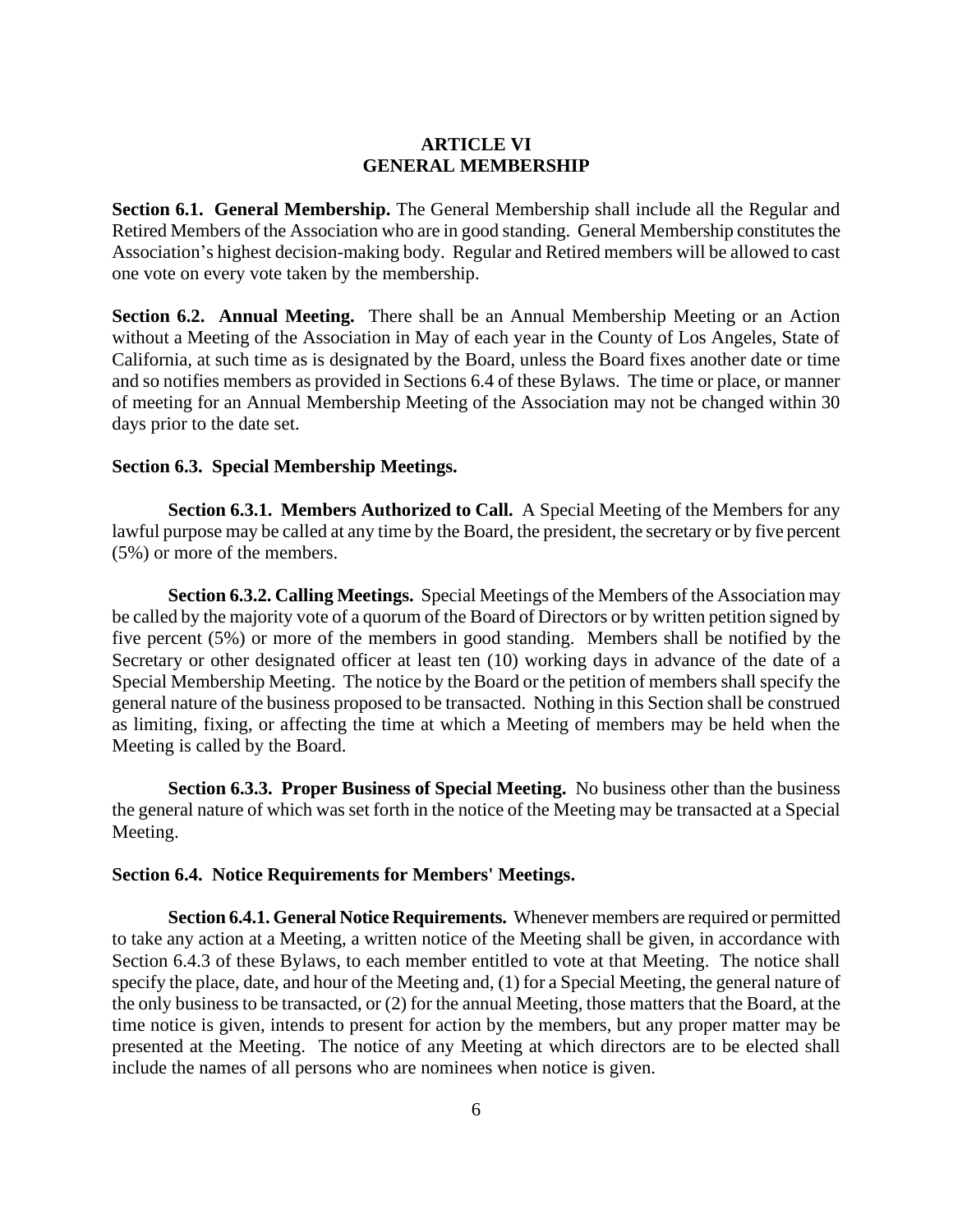**Section 6.4.2. Notice of Certain Agenda Items.** Approval by the members of any of the following proposals, other than by unanimous approval by those entitled to vote, is valid only if the notice or written waiver of notice states the general nature of the proposal or proposals:

- (A) Removing a Director without cause;
- (B) Filling vacancies on the Board by the membership;
- (C) Amending the Articles of Incorporation; or
- (D) Electing to wind up and dissolve the Association.

**Section 6.4.3. Notice Requirements for Members' Meetings.** The Secretary, or other officer designated by the President, shall give notice of the Annual Membership Meeting to the members of the Association, at least fifteen (15) days, but no more than ninety (90) days, before the Meeting date. Such notice shall include the date, time, and place or means of electronic access for the Meeting.

**Section 6.4.4. Manner of Giving Notice**. Notice of any meeting of members shall be through one or any number of the following methods chosen by the Board from time to time.

(A) Email to the address provided to the Association by the member for purposes of notice;

(B) Posted on the Association website accessible to members, with separate email notice of the posting;

(C) Personal delivery;

(D) First-Class mail to the address provided to the Association by the member for purposes of notice. If no address appears on the Association books and no address has been given, notice shall be deemed to have been given if a meeting notice was posted on the Association website.

**Section 6.4.5. Affidavit of Mailing Notice.** An affidavit of the mailing of any notice of any members' Meeting, or of the giving of such notice by other means, may be executed by the Secretary of the Association, and if so executed, shall be filed and maintained in the Association's minute book.

#### **Section 6.5. Quorum.**

**Section 6.5.1. Quorum Defined.** The quorum of the General Membership shall be five percent (5%) of the voting power, represented in person at a Meeting of members or voting in an action without Meeting.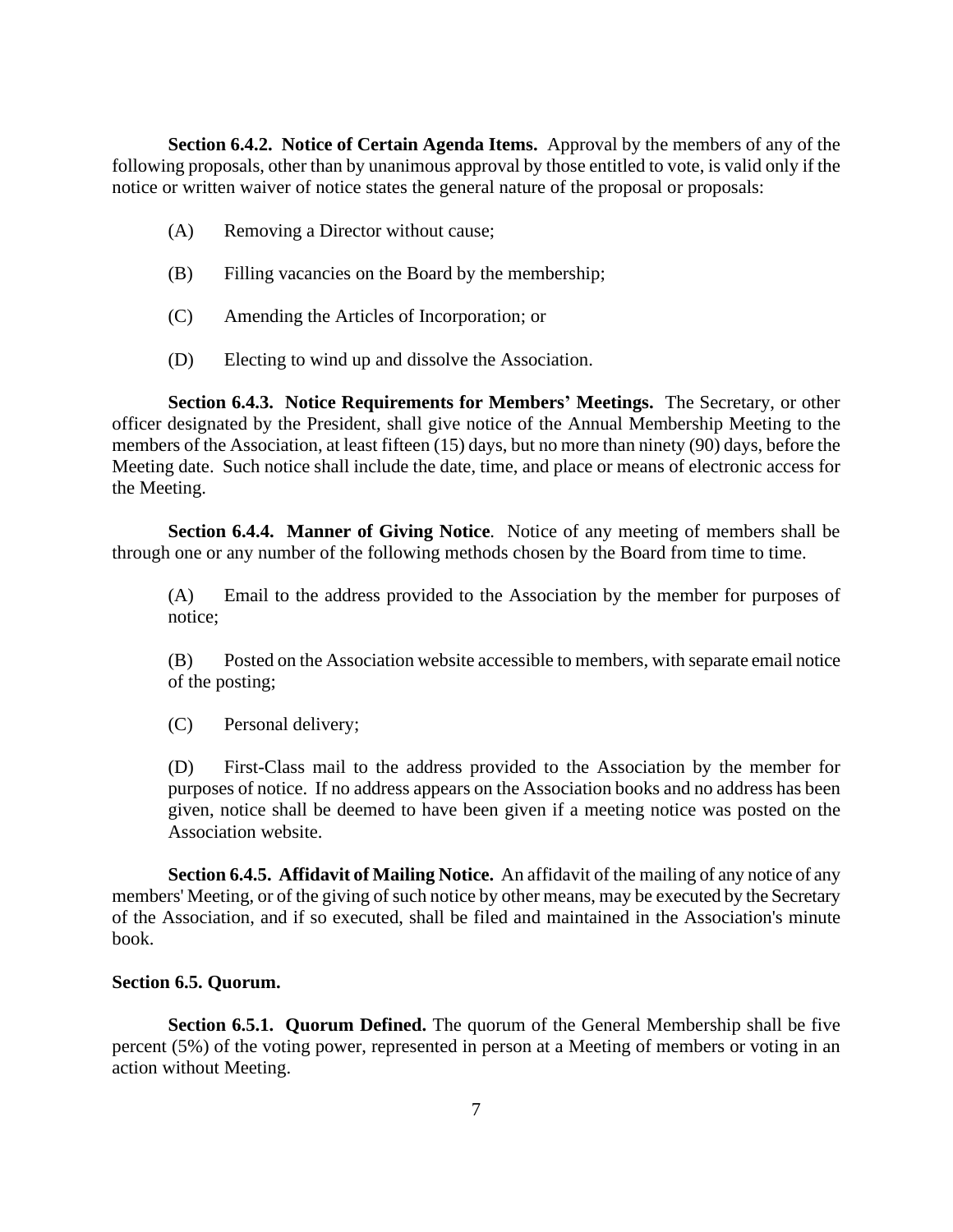**Section 6.5.2. Loss of Quorum.** Subject to Section 6.5.1 of these Bylaws, the members present at a duly called or held Meeting at which a quorum is present may continue to transact business until adjournment, even if enough members have withdrawn to leave less than a quorum, if any action taken (other than adjournment) is approved by at least a majority of the members required to constitute a quorum.

**Section 6.6. Adjournment and Notice of Adjourned Meetings.** Any members' Meeting, whether or not a quorum is present, may be adjourned to a future date by the vote of the majority of the members represented at the Meeting. No Meeting may be adjourned for more than 30 days. When a members' Meeting is adjourned to another time or place, notice need not be given of the adjourned Meeting if the time and place to which the Meeting is adjourned are announced at the Meeting at which adjournment is taken. If, after adjournment, a new record date is fixed for notice or voting, a notice of the adjourned Meeting shall be given to each member who, on the record date for notice of the Meeting, is entitled to vote at the Meeting. At the adjourned Meeting, the Association may transact any business that might have been transacted at the original Meeting.

#### **Section 6.7. Voting.**

**Section 6.7.1. Eligibility to Vote.** Subject to the provisions of the California Mutual Benefit Association Law, Regular Members and Retired Members in good standing shall be entitled to vote at any Meeting of members or in any action without Meeting.

**Section 6.7.2. Manner of Casting Votes.** Voting may be by voice, ballot, or on an electronic platform accessible to all members. Any election of directors at a Meeting must be by ballot if demanded by any member at the Meeting before the voting begins. Each member entitled to vote shall be entitled to cast one vote on each matter submitted to a vote of the members.

**Section 6.7.4. Approval by Majority Vote.** If a quorum is present at a Meeting, the affirmative vote of a majority of the voting power present, entitled to vote and voting on any matter, shall be the act of the members.

#### **Section 6.8. Waiver of Notice or Consent by Absent Members.**

**Section 6.8.1. Written Waiver, Consent or Approval.** Notice of a Meeting need not be given to any member or Director who signs a waiver of notice or a written consent to the holding of the Meeting or an approval of the minutes of the Meeting, whether before or after the Meeting, or who attends the Meeting without protesting the lack of notice prior to the Meeting. All such waivers, consents and approvals must be filed with the corporate records or made a part of the minutes of the meetings. The waiver of notice, consent, or approval need not specify either the business to be transacted or the purpose of any Meeting of members, except that if action is taken or proposed to be taken for approval of any of those matters specified in Section 6.4.2 the waiver of notice, consent, or approval shall state the general nature of the proposal. All such waivers, consents, or approvals shall be filed with the corporate records or made a part of the minutes of the Meeting.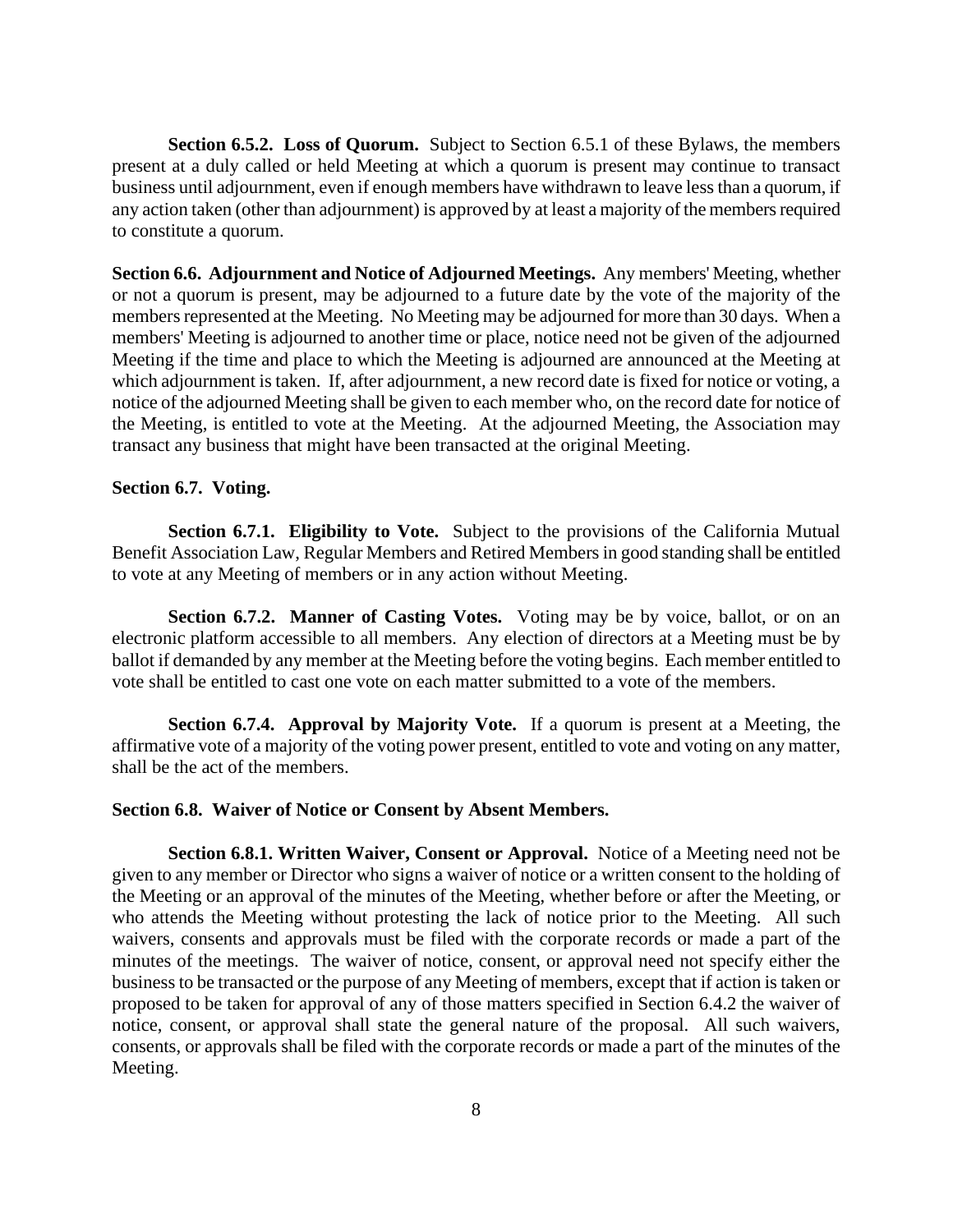**Section 6.8.2. Waiver by Attendance.** A member's attendance at a Meeting shall also constitute a waiver of notice of that Meeting, unless the member objects at the beginning of the Meeting to the transaction of any business because the Meeting was not lawfully called or convened. Also, attendance at a Meeting is not a waiver of any right to object to the consideration of matters required to be included in the notice of the Meeting but not so included, if that objection is expressly made at the Meeting.

### **ARTICLE VII ACTION WITHOUT A MEETING**

**Section 7.1. Action by Written Ballot Without a Meeting.** Any action that may be taken at any Meeting of members also may be taken without a Meeting by complying with this Article VII of these Bylaws.

**Section 7.1.1. Solicitation of Written Ballots.** The Association shall distribute one written ballot to each member entitled to vote on the matter. Such ballots shall be mailed or delivered in the manner required by Section 6.4 of these Bylaws. All solicitations of votes by written ballot shall (1) indicate the number of responses needed to meet the quorum requirement; (2) with respect to ballots other than for election of directors, state the percentage of approvals necessary to pass the measure or measures; and (3) specify the time by which the ballot must be received in order to be counted.

**Section 7.1.2. Number of Votes and Approvals Required.** Approval by written ballot shall be valid only when the number of approvals equals or exceeds the number of votes that would be required for approval at a Meeting at which the total number of votes cast was the same as the number of votes cast by written ballot without a Meeting.

**Section 7.1.3. Revocation.** A written ballot may not be revoked.

**Section 7.1.4. Filing.** All written ballots shall be filed with the secretary of the Association and maintained in the corporate records for at least six (6) months.

**Section 7.2. Action by Unanimous Written Consent.** Any action required or permitted to be taken by the members may be taken without a Meeting, if all members consent in writing to the action. The written consent or consents shall be filed with the minutes of the proceedings of the members. The action by written consent shall have the same force and effect as the unanimous vote of the members.

### **ARTICLE VIII DIRECTORS**

#### **Section 8.1. Designation, Term of Office, Actions.**

**Section 8.1.1. Authorized Number and Qualifications.** The affairs of the Association shall be administered by a Board of Directors (the "Board") consisting of fifteen (15) members, including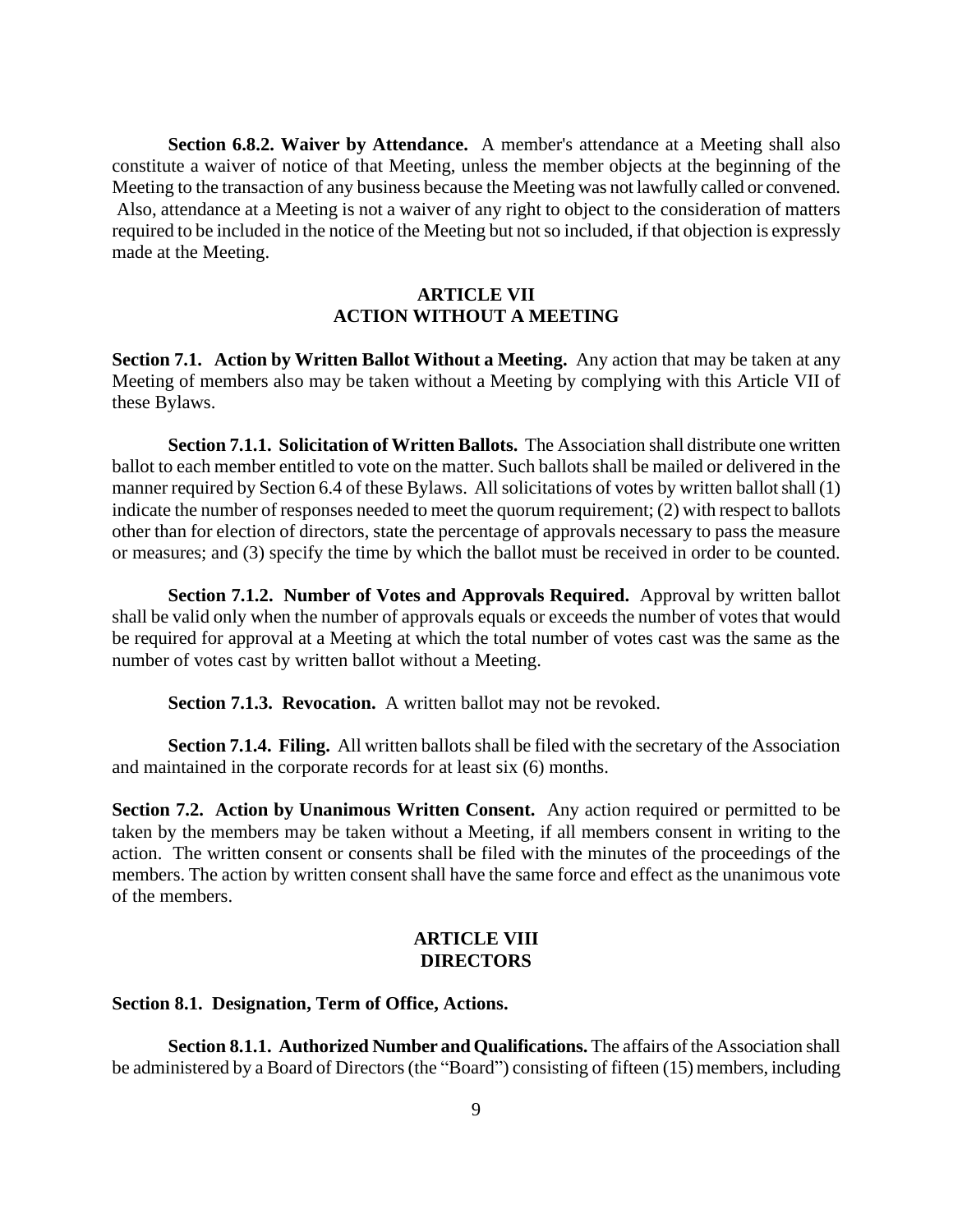the five (5) Officers plus ten (10) members. No more than two (2) members of the Board shall be Retired members. It is advisable that no more than six (6) members of the Board should be from any one County department or agency.

**Section 8.1.2. Term of Service.** Each director shall hold office for a term of four years*,* and until a successor has been duly elected and qualified. Terms shall be staggered to ensure continuity of leadership, as follows:

- (A) Eight (8) directors will be selected in the first election held in accordance with these Restated Bylaws, and seven (7) directors will be selected in an election to be held four (4) years following that initial election.
- (B) Thereafter, elections will be held every four years, alternating between the election of eight (8) directors and then the election of seven (7) directors four (4) years later.

**Section 8.1.3. Actions by the Board.** All actions by the Board must be voted upon and approved by the majority vote of a quorum of the Board, unless otherwise specified in these Bylaws.

### **Section 8.2. Powers.**

**Section 8.2.1. General Corporate Powers.** Subject to the provisions and limitations of the California Mutual Benefit Corporations Code, and any other applicable laws, and subject to any limitations of the Articles of Incorporation or Bylaws regarding actions that require approval of the members, the Board of Directors shall manage the business of the Association.

**Section 8.2.2. Specific Powers.** Without prejudice to the general powers set forth in Section 8.2.1 of these Bylaws, but subject to the same limitations, the directors shall have the power to:

- (A) Adopt and /or alter a common seal of the corporation;
- (B) Make and change regulations not inconsistent with these Bylaws for the management of the Association's business and affairs;
- (C) Appoint and remove, at the pleasure of the Board, all officers, agents and employees of the Association, prescribe their duties, fix their compensation and require of them security for faithful service if they deem necessary, and in their discretion, from time to time, to devolve the powers and duties of any officer upon any other person temporarily, subject to the rights, if any, of any such officers, agents or employees under any contract;
- (D) Designate from time to time, the time and place of its Meeting or to authorize the President to do so;
- (E) Appoint a committee or committees on any subject with the powers of the Association's Articles of Incorporation and to define the powers and duties of such committees;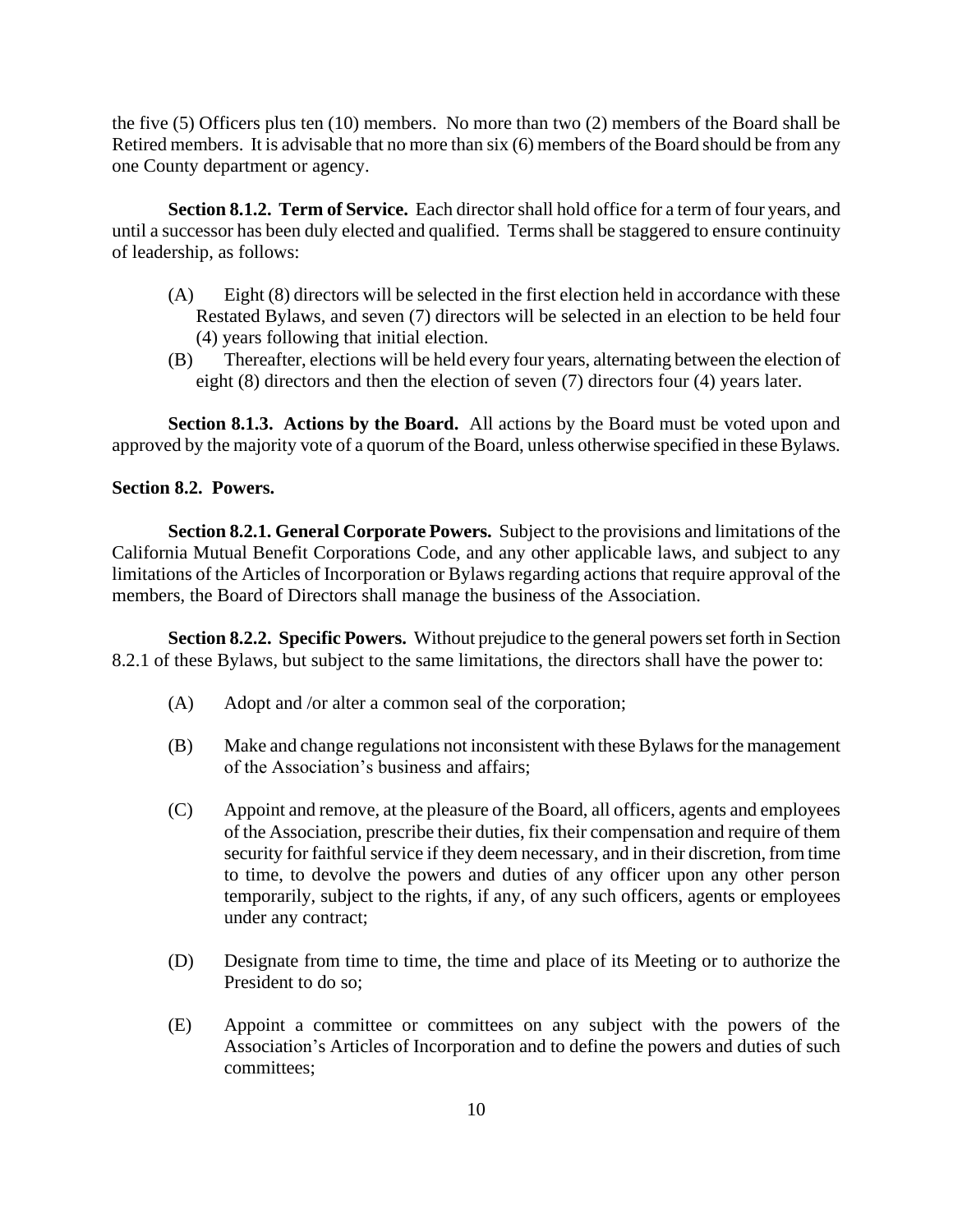- (F) Select and designate such bank or trust company as they may deem advisable as the official depository of the funds of the Association, and to prescribe and order the manner in which such deposits shall be made and/or withdrawn;
- (G) Recommend to the General Membership that the Association endorse a specific position on current issues and non-partisan candidates, provided:
	- 1. Any individual or group who wishes to obtain an endorsement for an issue or non-partisan race shall submit their request to the First Vice President.
	- 2. The First Vice-President shall present the request at the next regularly scheduled or special Board Meeting. An endorsement shall require a twothirds (2/3) vote of the Board.
- (H) Change the principal office or the principal business office in Los Angeles County from one location to another; cause the Association to be qualified to conduct its activities in any other state, territory, dependency, or country and conduct its activities within or outside California; and designate any place within or outside California for holding any Meeting of members;
- (I) Adopt and use a corporate seal; prescribe the forms of membership certificates, if any, and alter the forms of the seal and certificates.

### **Section 8.3. Vacancies on the Board.**

**Section 8.3.1. Events Causing Vacancy.** A vacancy or vacancies on the board shall exist on the occurrence of the following:

- (A) the death or resignation of any Director;
- (B) the failure to fill the full number of seats available during any election.
- (C) declaration upon unexcused absences. Any Director who is absent without excuse for three (3) consecutive Meetings of the Board may be removed from the Board. The Board may declare the seat vacant after notice and opportunity to be heard is provided to the absent Director. A replacement may be named by a simple majority of a quorum of the Board for the remainder of the unexpired term pursuant to Section 8.3.3 of these Bylaws;
- (D) the declaration by resolution of the Board of a vacancy in the office of a Director who has been declared of unsound mind by an order of court, convicted of a felony, or found by final order or judgment of any court to have breached a duty pursuant to Section 4.7 of these Bylaws or the California Mutual Benefit Corporations Code; or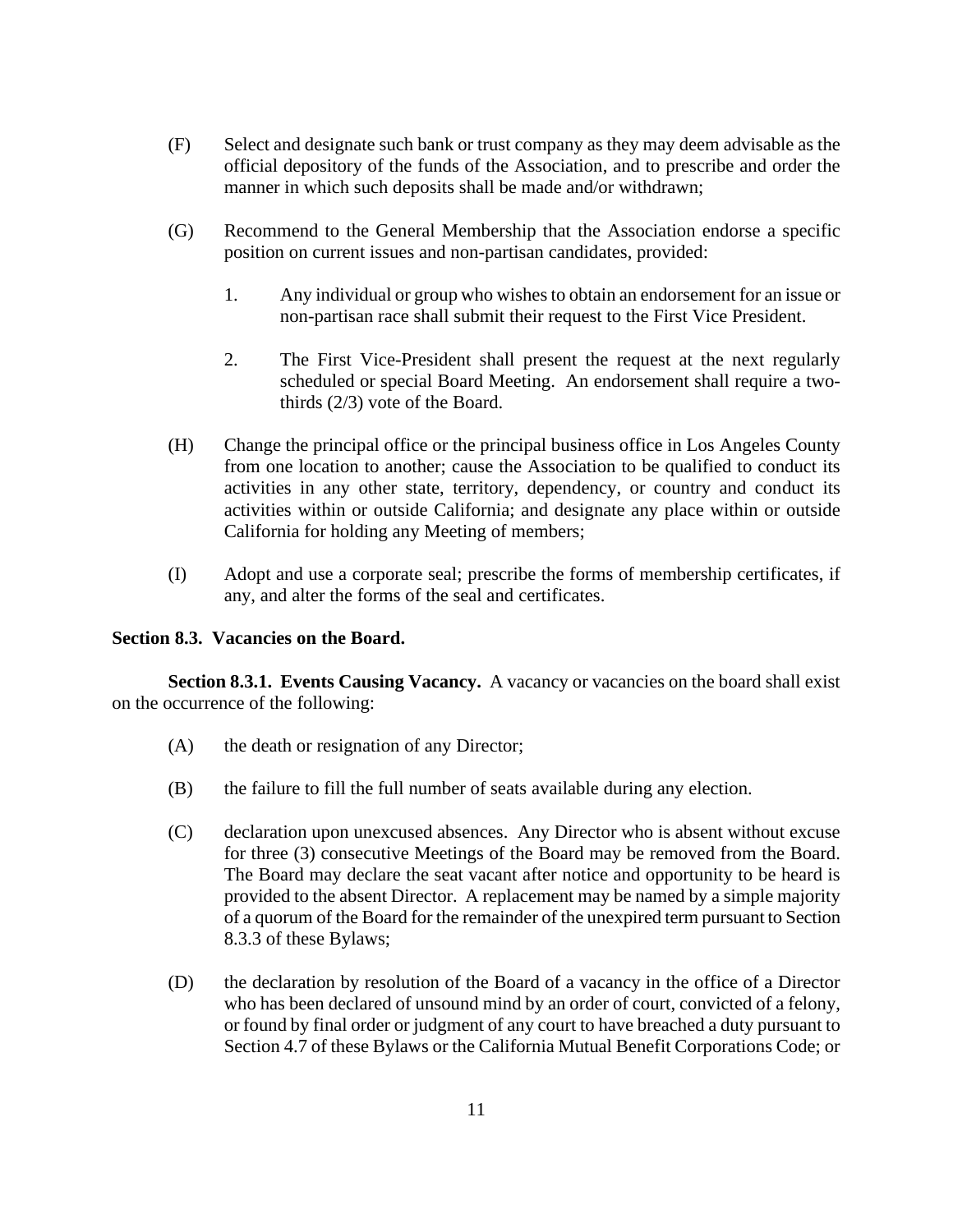(E) the increase of the authorized number of Directors.

**Section 8.3.2. Resignations.** Except as provided below, any Director may resign by giving written notice to the President of the Board or to the Secretary of the Board. The resignation shall be effective when the notice is given unless it specifies a later time for the resignation to become effective. If a director's resignation is effective at a later time, the board may elect a successor to take office as of the date when the resignation becomes effective. Except on notice to the Attorney General of California, no director may resign if the Association would be left without a duly elected Director.

**Section 8.3.3. Filling Vacancies.** If a member of the Board resigns or otherwise vacates the seat, the Nominations Committee shall recommend a replacement to the Board of Directors at the next regularly scheduled Meeting. The Board may concur with or modify the recommendations of the Nominations Committee. The name of the proposed replacement may be accepted by a simple majority of a legal quorum of the Board, and such Director shall serve only until the next regularly scheduled Meeting of the membership. This person may be elected to the Board through the regular election procedures, provided that staggered terms of office are maintained for Directors, per Section 8.1.2 of this Article.

**Section 8.3.4. No Vacancy on Reduction of Number of Directors.** No reduction of the authorized number of Directors shall have the effect of removing any Director before that Director's term of office expires.

#### **Section 8.4. Directors' Meetings.**

**Section 8.4.1. Schedule of Meetings.** Meetings of the Board of Directors shall be held on the third Thursday of every other month. These Meetings shall be open to all members.

#### **Section 8.4.2. Manner of Meetings.**

- (A) In -person Meetings of the Board shall be held at any place that has been designated by resolution of the Board or in the notice of the Meeting or, if not so designated, at the principal office of the Association.
- (B) Meetings may also be held via electronic platform provided that (1) each Director participating can communicate with all other Directors participating concurrently, and (2) each Director is provided the means of participating in all matters before the board.

**Section 8.4.3. Annual Meeting.** The Annual Meeting of the Board of Directors shall take place in the June following the election of Directors by the members in May. The Directors shall hold the annual and regular Meetings for purposes of organization and transaction of other business.

#### **Section 8.4.4. Special Meetings.**

(A) **Authority to Call.** Special Meetings of the Board for any purpose may be called at any time by the President of the Board, if any, the Secretary, or any two Directors.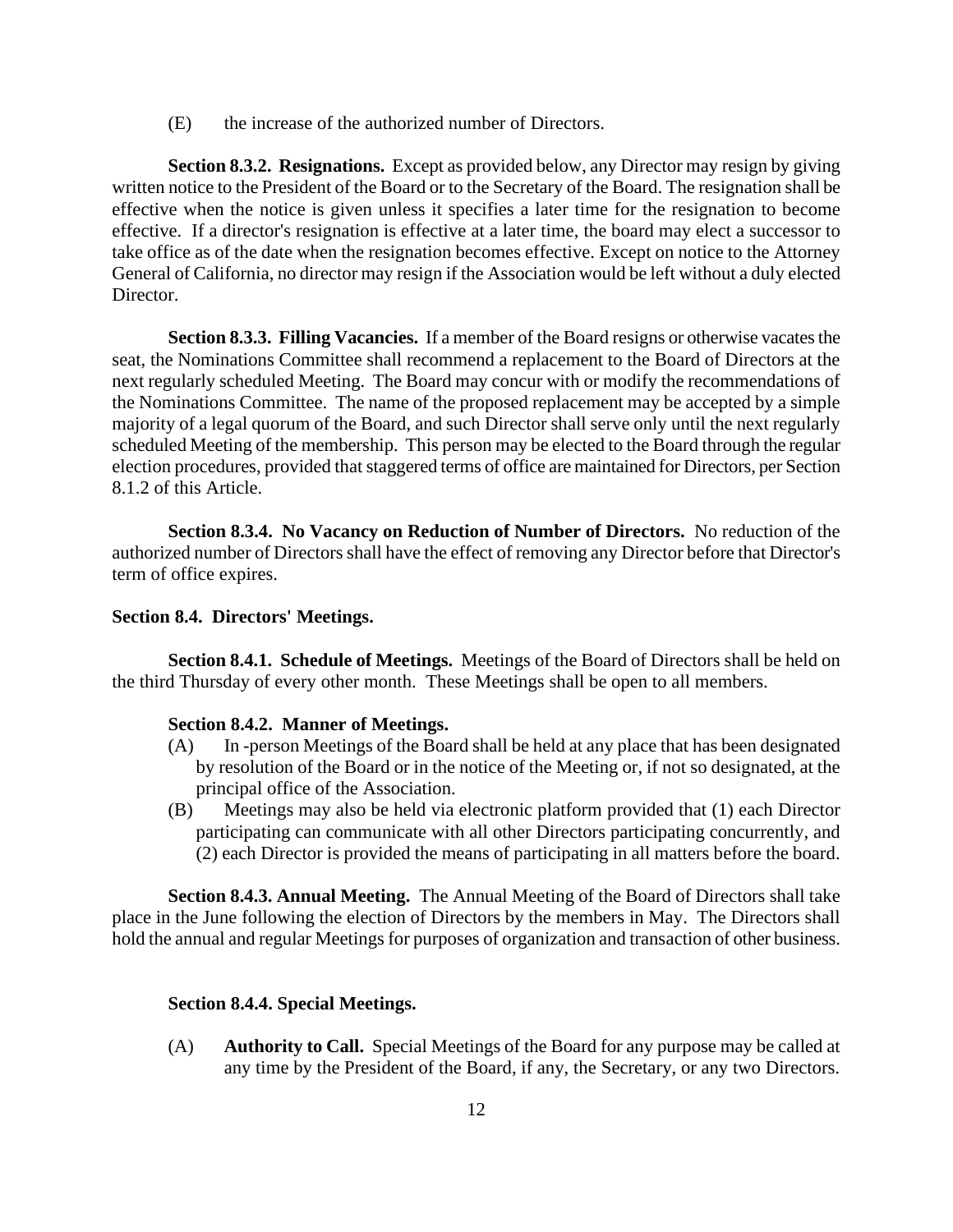(B) **Notice.**

1. **Manner of Giving Notice.** Notice of the time and place of Meetings shall be given to each Director by one of the following methods:

- (a) by email;
- (b) by telephone;
- (c) by personal delivery of written notice;
- (d) posted on the Association website accessible to Directors, with separate email notice of the posting;
- (e) by first-class mail, followed by an e-mail transmission, either directly to the Director or to a person at the Director's workplace who would reasonably be expected to communicate that notice promptly to the Director.

All such notices shall be given or sent to the Director's address or telephone number as shown on the records of the Association.

2. **Time Requirements.** Notices sent by first-class mail shall be deposited in the United States mails at least four days before the time set for the Meeting. Notices given by personal delivery or telephone shall be delivered at least 48 hours before the time set for the Meeting.

3. **Notice Contents.** The notice shall state the time and purpose of the Meeting, and the place if the place is other than the principal office of the Association.

**Section 8.4.5. Quorum.** A majority of the authorized number of Directors shall constitute a quorum for the transaction of business, except to adjourn.

**Section 8.4.6. Waiver of Notice.** Notice of a Meeting need not be given to any Director who, either before or after the Meeting, signs a waiver of notice, a written consent to the holding of the Meeting, or an approval of the minutes of the Meeting. The waiver of notice or consent need not specify the purpose of the Meeting. All such waivers, consents, and approvals shall be filed with the corporate records or made a part of the minutes of the Meetings. Notice of a Meeting need not be given to any Director who attends the Meeting and does not protest, before or at the commencement of the Meeting, the lack of notice to him or her.

**Section 8.4.7. Adjournment.** A majority of the Directors present, whether or not a quorum is present, may adjourn any Meeting to another time and place.

**Section 8.5. Action Without a Meeting.** Any action that the Board is required or permitted to take may be taken without a Meeting if all members of the board consent in writing to the action.

**Section 8.6. Meeting by Electronic Platform.** Any action that the Board is required or permitted to take may be taken by means of electronic platform if both of the following apply: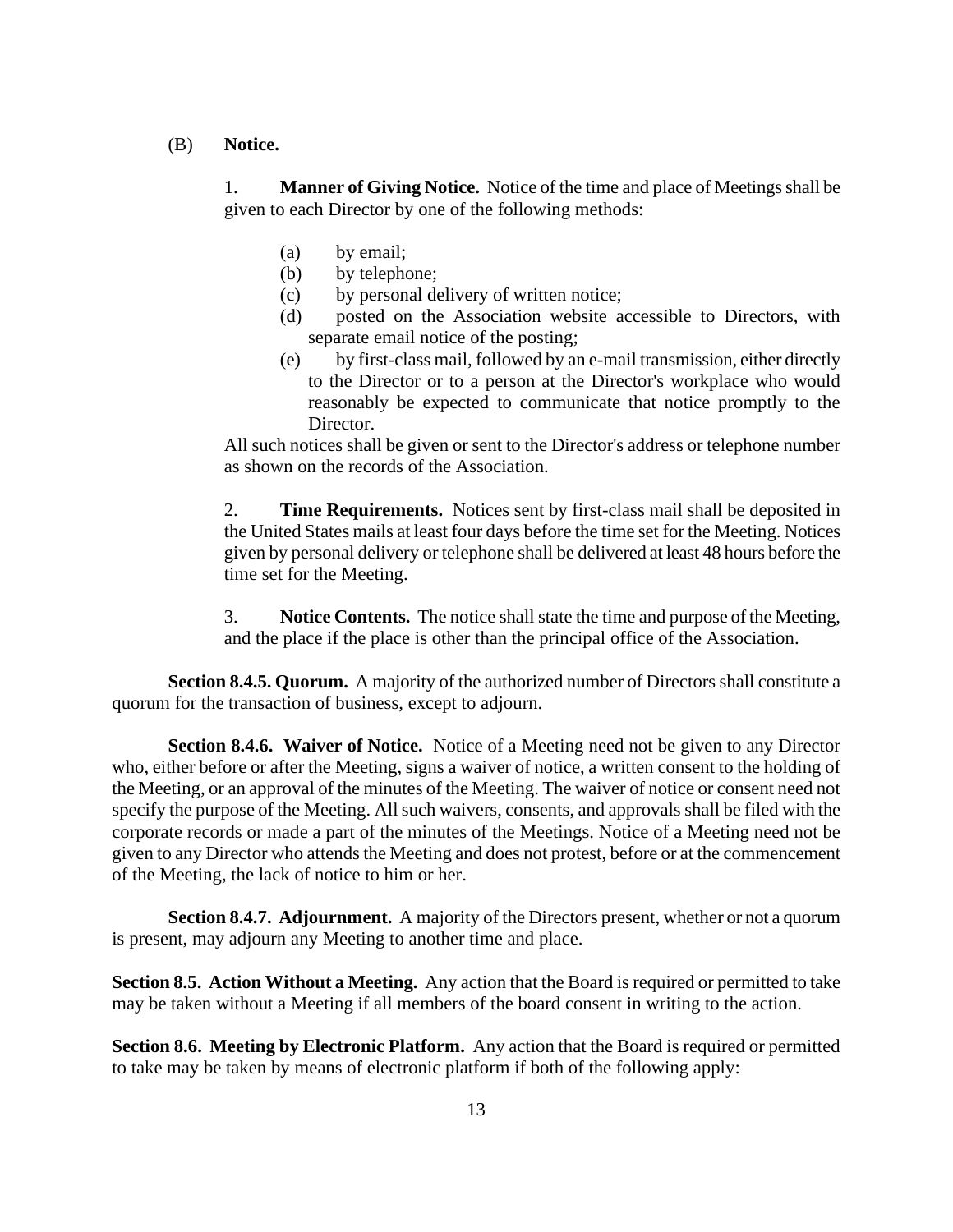- (A) Each member participating in the Meeting can communicate with all others concurrently,
- (B) Each member is provided the means of participating in all matters, including the capacity to propose, or to interpose an objection to, a specific action to be taken by the Association.

**Section 8.7. Compensation and Reimbursement.** No Director shall be compensated for their services as a Director, officer, or for service on any committee of the Board. However, they may be reimbursed for actual expenses incurred in carrying out activities of the Association.

### **Section 8.8. Committees.**

**Section 8.8.1. Committees of the Board.** There shall be the following standing committees of the Board of Directors:

- (A) Executive
- (B) Financial
- (C) Nominations
- (D) Personnel
- (E) Legal

The President may appoint committee members or designate the manner in which the committee members will be appointed. The President may appoint one or more Directors as alternate members of any committee, who may replace any absent member at any Meeting.

Any committee member who is absent without excuse for three (3) consecutive Meetings may lose their seat on the committee. The committee may declare the seat vacant after notice and opportunity to be heard is provided to the absent member.

It is advisable that each committee have no more than five (5) members.

**Section 8.8.2. Ad Hoc Committees.** In addition, the President may, with the concurrence of the Board, establish ad hoc committees as required and appoint chairpersons and members of the same.

**Section 8.8.3. Committee Authority and Limitations.** Any committee, to the extent provided in the Board resolution, shall have all the authority of the Board, except that no committee, regardless of Board resolution, may:

- (A) Take any final action on any matter that, under the California Nonprofit Law, also requires approval of the members;
- (B) Fill vacancies on the Board or on any committee that has the authority of the Board;
- (C) Fix compensation of the Directors for serving on the Board or on any committee;
- (D) Amend or repeal bylaws or adopt new bylaws;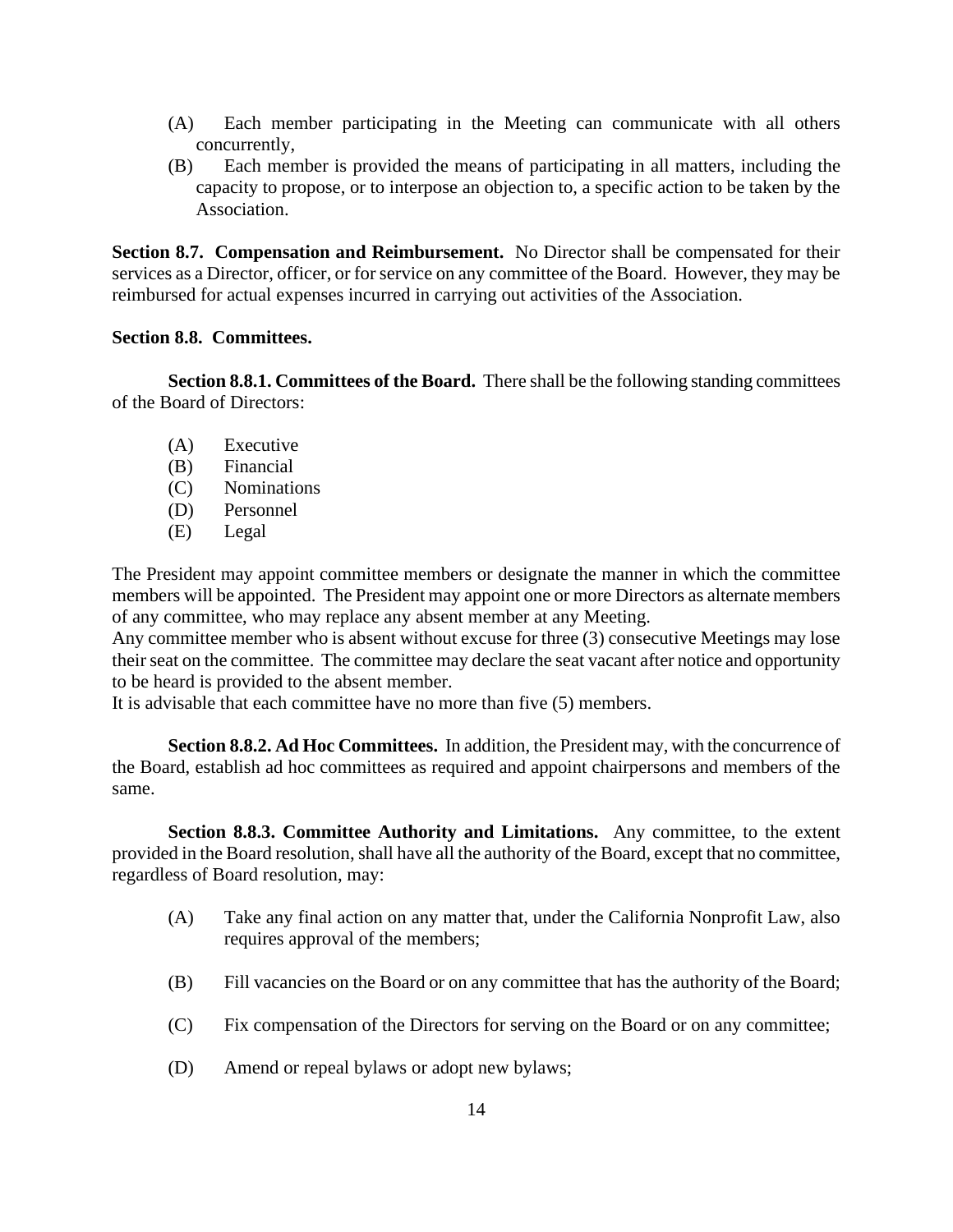- (E) Amend or repeal any resolution of the Board that by its express terms is not so amendable or repealable;
- (F) Create any other committees of the Board or appoint the members of committees of the Board;
- (G) Expend corporate funds to support a nominee for Director after more people have been nominated for Director than can be elected.

**Section 8.8.4. Meetings and Actions of Committees.** Meetings and actions of committees of the Board shall be governed by, held, and taken in accordance with the provisions of these Bylaws concerning Meetings and other Board actions, except that:

- (A) The time for regular Meetings of committees and the calling of special Meetings of committees may be determined either by Board resolution or, if there is none, by resolution of the committee.
- (B) Minutes of each Meeting of any committee of the Board shall be kept and shall be filed with the corporate records.
- (C) All actions taken by any committee must be reported to and ratified by the Board at its next Meeting.
- (D) The Board may adopt rules for the government of any committee, provided they are consistent with these Bylaws or, in the absence of rules adopted by the Board, the committee may adopt such rules.

### **ARTICLE IX ELECTION OF DIRECTORS**

**Section 9.1. Election of Directors.** Members of the Board of Directors shall be elected every four (4) years in May by one of the following means:

- (A) at a Meeting of the General Membership;
- (B) by Action by Written Ballot without Meeting, or
- (C) by Electronic Platform, in accordance with the California Mutual Benefit Corporations Code.

Each Regular and Retired Member shall be entitled to one vote in any election. Proxy votes may not be cast. If all available seats on the Board are not filled at any one election, they may be filled at any special Meeting of the Board held for that purpose. Each Director so elected, including a Director elected to fill a vacancy or elected at a special Meeting of the Board of Directors, shall hold office until expiration of the term for which elected and until a successor has been elected and qualified.

**Section 9.2. Submission of Nominations.** The names of nominees shall be submitted to the general manager for each board seat no later than April 20th of the year in which the election for Directors will be conducted.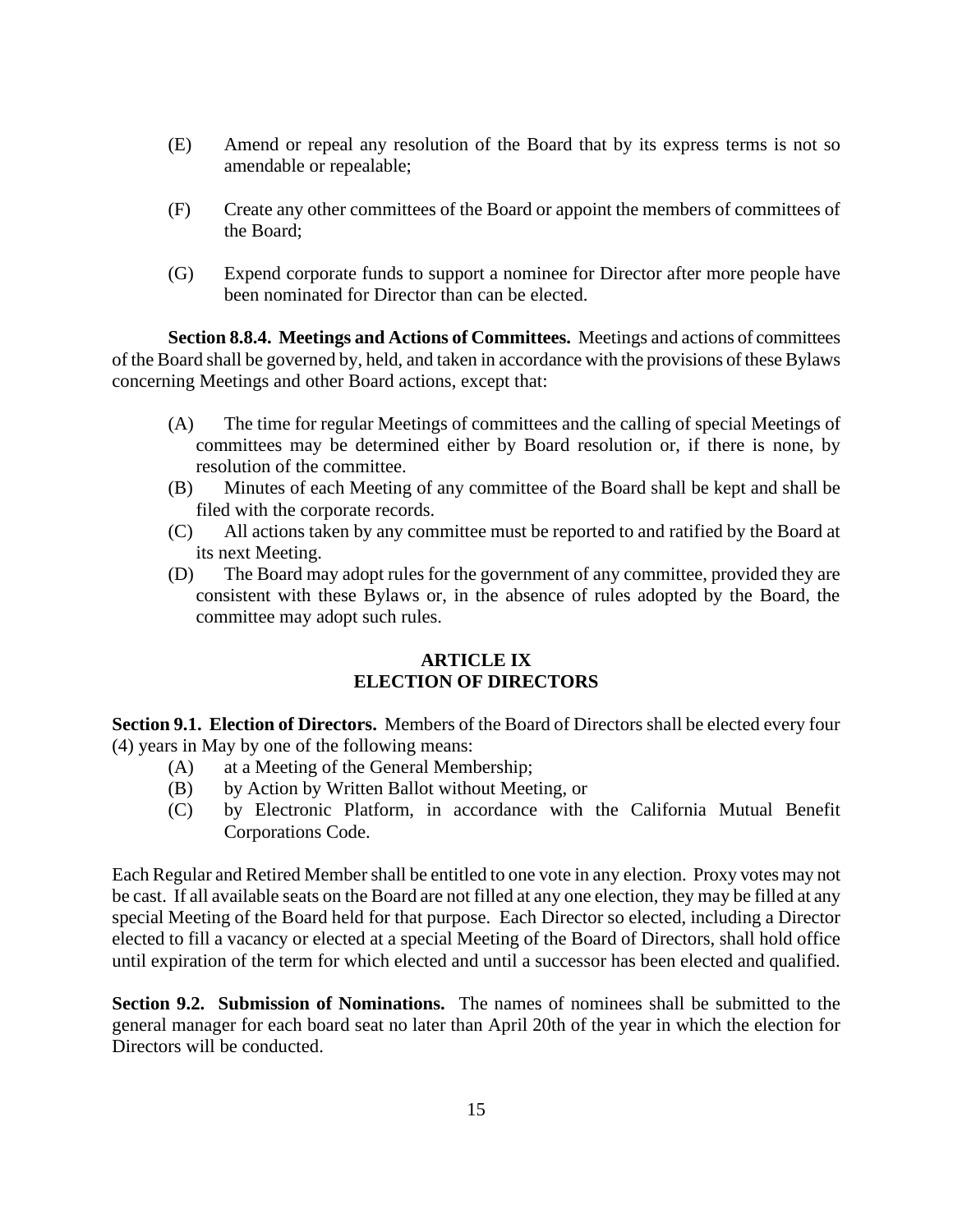#### **Section 9.3. Election by Written Ballot.**

**Section 9.3.1. Distribution/Return of Ballots.** The ballots will be distributed to members in the first week of May by email or by first-class mail sent to each member's email or street address as shown on the records of the Association. Votes by written ballot must be returned to the Association office by email, first-class mail or personal delivery within the time designated, but no earlier than 15 calendar days from the ballot's email date or the postmarked date of the ballot envelope.

**Section 9.3.2. Ballot Tallies.** Ballots will be reviewed by the association staff and Nominations Committee.

**Section 9.3.3. Notification of Results of Ballot Tally.** The winning candidates will be notified within three (3) business days, and the results will be published in the LACCEA newsletter. The results will also be announced at the general membership Meeting in May.

**Section 9.4 Election by Electronic Platform.** This method of voting will proceed as follows, overseen by a neutral third-party staffed by accountants to allow voter and independent review and recount:

**Section 9.4.1. Notification**. All members will be notified by email, text message, or firstclass mail of the time and place to cast their votes. Reminders will be sent and undelivered notifications will be resent.

**Section 9.4.2. Candidates**. Candidate profiles will be entered into an Electronic Ballot to inform voters about the candidates running for the position.

**Section 9.4.3 Write-Ins**. In the event that an insufficient number of candidates are available to fill vacant seats on the Board, write-ins will be allowed.

**Section 9.4.4. Confidentiality.** Voting will be anonymous and secure. Choices will be confidential and not be seen by other voters. To eliminate the Ballot Order Effect, the order of the listed candidates will change each time a voter opens the ballot.

**Section 9.4.5. Access.** Voters will access the ballot using their personalized notice identification. Voters will be able to vote, verify choices, and receive confirmation of the vote submission. Results can be accessed on the link provided to each voter during the voting process.

**Section 9.4.6. Voting.** Voters will be able to vote remotely, using a cellphone, computer, or tablet.

**Section 9.4.7 Results.** Results will be available on a shared site which can be accessed once the election period is closed.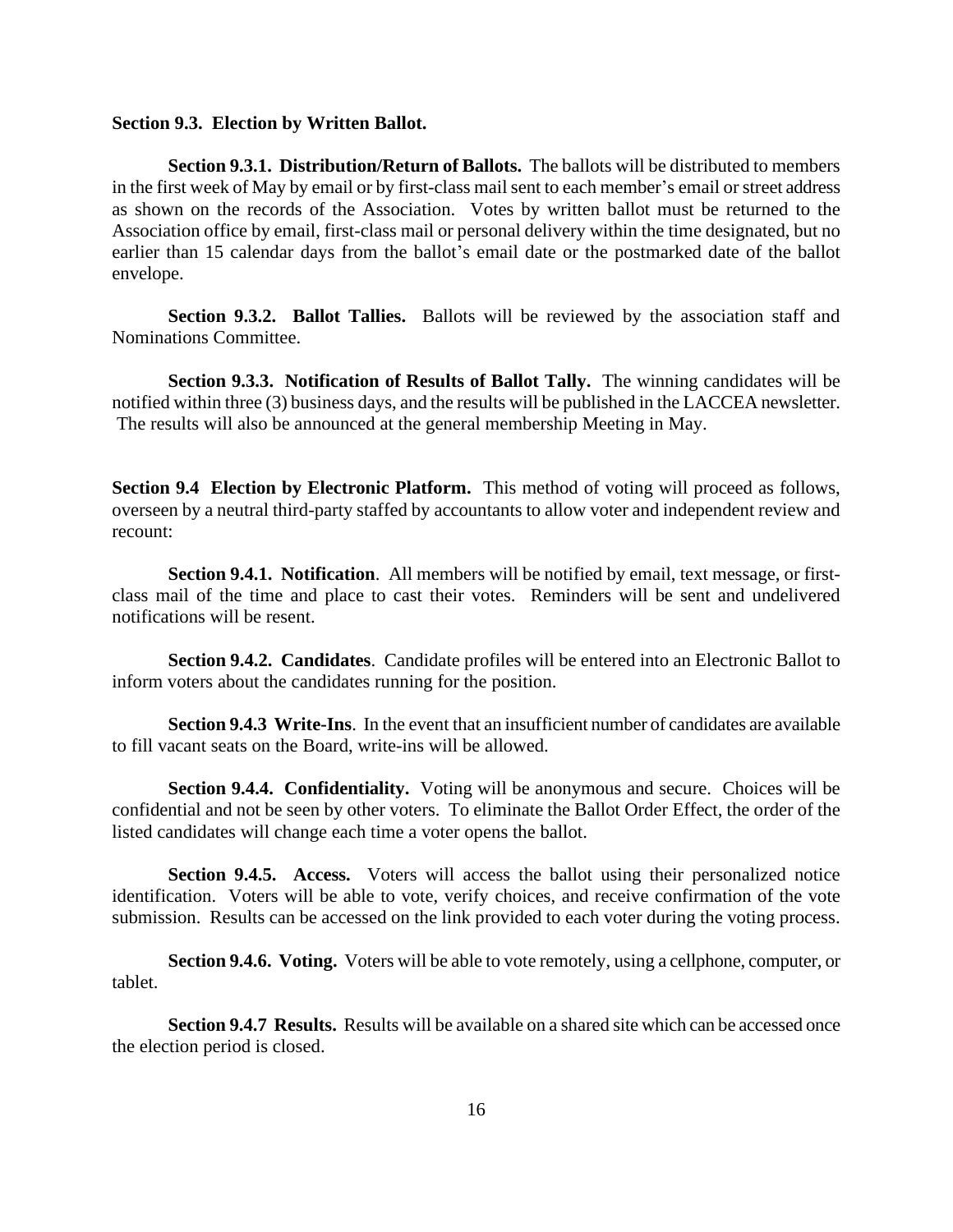### **ARTICLE X OFFICERS**

**Section 10.1. Officers of the Association.** The Association shall have the following officers duly elected in June by the Board of Directors from among the fifteen (15) Directors:

- (A) President,
- (B) Vice President,
- (C) Second Vice President,
- (D) Secretary, and
- (E) Treasurer.

**Section 10.2. Election of Officers.** The officers of the Association shall be chosen annually by the Board of Directors, and shall serve at the pleasure of the Board, subject to the rights, if any, of any officer under any contract of employment.

**Section 10.3 Resignation of Officers.** Any officer may resign at any time by giving written notice to the Association. The resignation shall take effect as of the date the notice is received, unless otherwise specified in the notice, the resignation need not be accepted to be effective. Any resignation shall be without prejudice to the rights, if any, of the Association under any contract to which the officer is a party.

**Section 10.4. Vacancies in Office.** A vacancy in any office because of death, resignation, removal, disqualification, or any other cause shall be filled in the manner prescribed in these Bylaws for regular appointments to that office.

### **Section 10.5. Responsibilities of Officers.**

**Section 10.5.1. President.** The President shall preside over all Meetings of the Membership and Board. The President shall also have such other powers and perform such other duties as may be required of him/her.The President may also appoint committees as authorized by the Board. The President shall be elected by the Board, and shall be a current or former member of the Board and a Regular or Retired member in good standing.For the purposes of giving any reports or executing any documents requiring the signature of the "Chief Executive Officer," the President shall be deemed the to be the Chief Executive Officer of this Association.

**Section 10.5.2. First Vice President.** The First Vice President shall, in the absence of the President, perform all the duties and have all the power of the President. The First Vice President shall assist the President in any manner requested by the President or the Board. In addition to the abovementioned duties, the First Vice President is responsible for the agenda for the Annual Membership Meeting. This responsibility will include coordinating guest speakers, topics of discussion, and facilities. The agenda will be submitted to the President at least three (3) calendar days prior to the Meeting. The First Vice President shall be elected by the Board, and must be a Regular or Retired member in good Standing.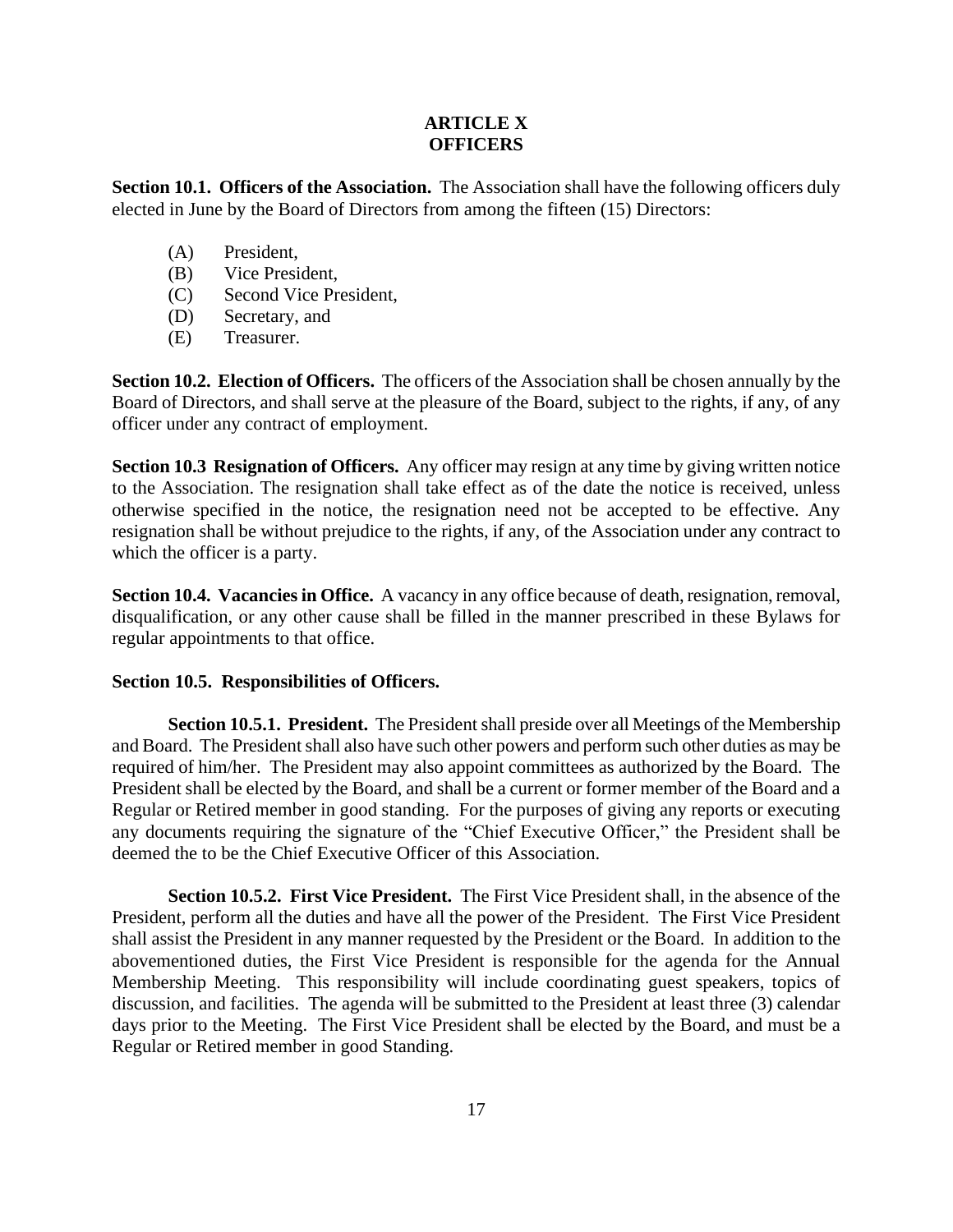**Section 10.5.3. Second Vice President.** The Second Vice President shall assist the First Vice President in any manner requested by the President, First Vice President or the Board. In the absence of the President and First Vice President, the Second Vice President shall have the full power of the President. The Second Vice President will also assist the First Vice President in the preparation of the agenda for the Annual Membership Meeting. The Second Vice President shall report in writing to the President on the status of all standing and ad hoc committees including an evaluation of their effectiveness. The Second Vice President shall be elected by the Board and must be a Regular or Retired member in good standing.

**Section 10.5.4. Secretary.** The Secretary shall keep a record of all membership Meetings and of all Board Meetings. The Secretary shall keep the corporate seal and shall make proper entries in the Books of the Association. The Secretary shall serve all notices required by the Bylaws of the Association. The Secretary shall be elected by the Board and must be a Regular or Retired member in good standing.

- (A) **Book of Minutes.** The Secretary shall keep or cause to be kept, at the Association's principal office or such other place as the Board may direct, a book of minutes of all Meetings, proceedings, and actions of the Board, of committees of the Board, and of members' Meetings. The minutes of Meetings shall include the time and place that the Meeting was held, whether the Meeting was annual, regular, or special, and, if special, how authorized, the notice given, the names of those present at Board and committee Meetings, and the number of members present or represented at members' Meetings. The Secretary shall keep or cause to be kept, at the principal office in California, a copy of the articles of incorporation and Bylaws, as amended to date.
- (B) **Membership Records.** The Secretary shall keep or cause to be kept, at the Association's principal office or at a place determined by resolution of the Board, a record of the Association's members, showing each member's name, street and/or email address, and class of membership.
- (C) **Notices, Seal, and Other Duties.** The Secretary shall give, or cause to be given, notice of all Meetings of members, of the Board and of committees of the Board required by these Bylaws to be given. The Secretary shall keep the corporate seal in safe custody and shall have such other powers and perform such other duties as the board or the Bylaws may prescribe.

**Section 10.5.5. Treasurer.** The Treasurer shall be the fiscal officer for the Association. The Treasurer shall maintain a book of accounts and all receipts and disbursements, and such other financial accounting information that may be required by the Board. The Treasurer shall be elected by the Board and must be a Regular or Retired member in good standing. For the purposes of giving any reports or executing any documents requiring the signature of the "Chief Financial Officer," the Treasurer shall be deemed the to be the Chief Financial Officer of this Association.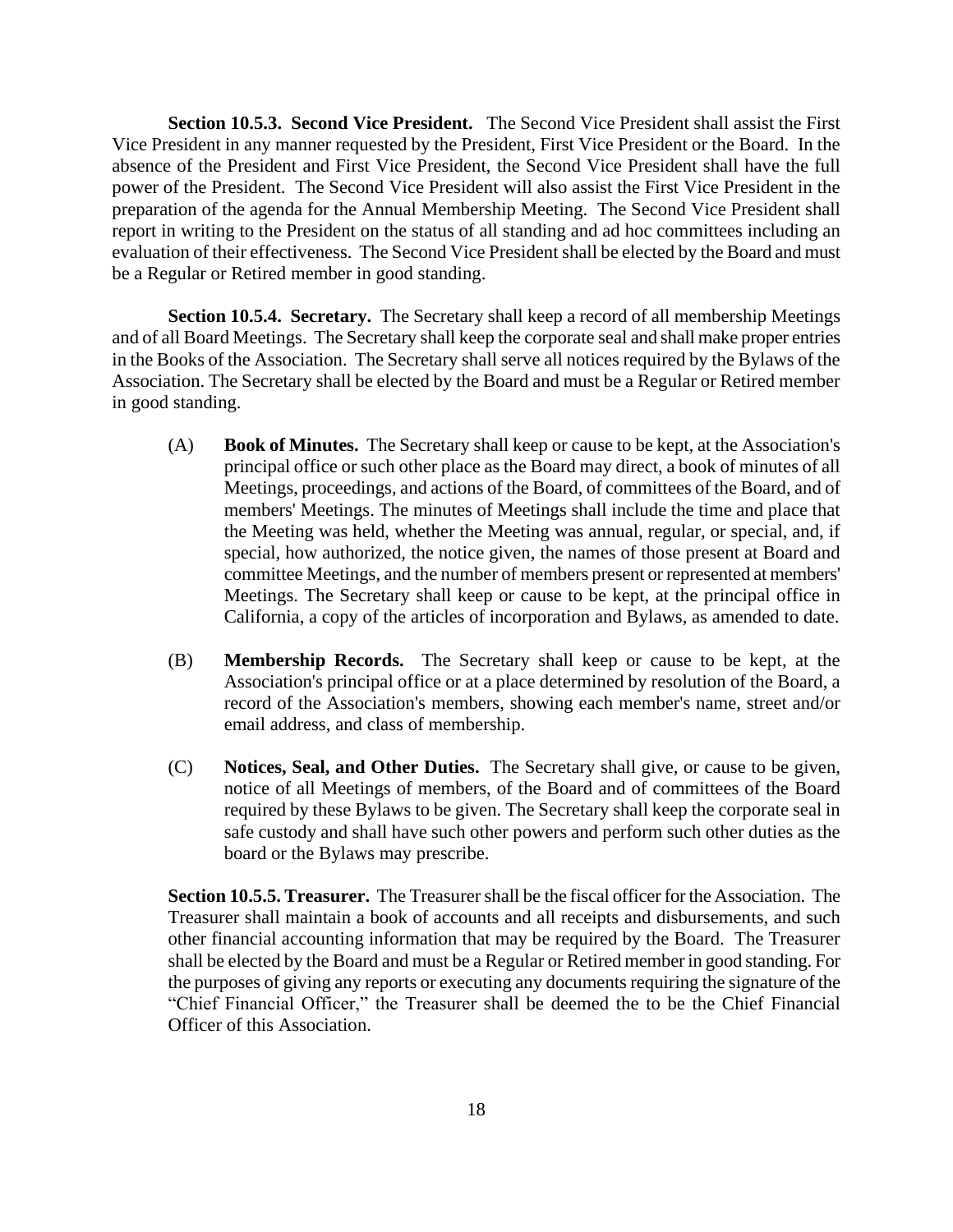- (A) **Books of Account.** The Treasurer shall keep and maintain, or cause to be kept and maintained, adequate and correct books and accounts of the Association's properties and transactions. The Treasurer shall send or cause to be given to the members and directors such financial statements and reports as are required to be given by law, by these Bylaws, or by the Board. The books of account shall be open to inspection by any Director at all reasonable times.
- (B) **Deposit and Disbursement of Money and Valuables.** The Treasurer shall deposit, or cause to be deposited, all money and other valuables in the name and to the credit of the Association with such depositories as the Board may designate, shall disburse the Association's funds as the Board may order, shall render to the President and the Board, when requested, an account of all transactions as Treasurer and of the financial condition of the Association, and shall have such other powers and perform such other duties as the Board or the Bylaws may prescribe.
- (C) **Policies and Procedures.** The Treasurer will follow the policies and procedures set forth in the Association's manual for the purposes of day-to-day financial management.

**Section 10.6. General Manager.** A General Manager may be appointed by the Board, and shall serve at the pleasure of the Board, subject to the rights, if any, of any Association employee under any contract of employment. The General Manager is not an officer of the Association and is subject to the supervisory powers and control of the President and the Board. The General Manager shall supervise, direct, and control the Association's day-to-day activities, affairs, and employees. The General Manager shall attend Meetings of the Board and shall exercise and perform such other powers and duties asthe Board may assign from time to time. The General Manager shall have such other powers and duties as the Board and the Bylaws may prescribe.

**Section 10.7. Officer's Inability to Perform Duties of the Office.** In the event of any officer's extended absence (more than thirty (30) days), refusal or inability to perform the duties of an office the Board shall assign the duties of the officer to an alternative member until such time that the officer is able to resume the duties of the office if the officer is unable to resume the duties of the office, or resigns the office, the Board shall name a replacement who shall complete the remainder of the unexpired term.

#### **ARTICLE XI INDEMNIFICATION**

**Section 11.1. Right of Indemnity.** To the fullest extent permitted by law, this Association shall indemnify its Directors, council advisors, officers, employees, and other persons described in the California Mutual Benefit Corporations Code, including persons formerly occupying any such positions, against all expenses, judgments, fines, settlements and other amounts actually and reasonably incurred by them in connection with any "proceeding," as that term is used in that Code, and including an action by or in the right of the Association, by reason of the fact that the person is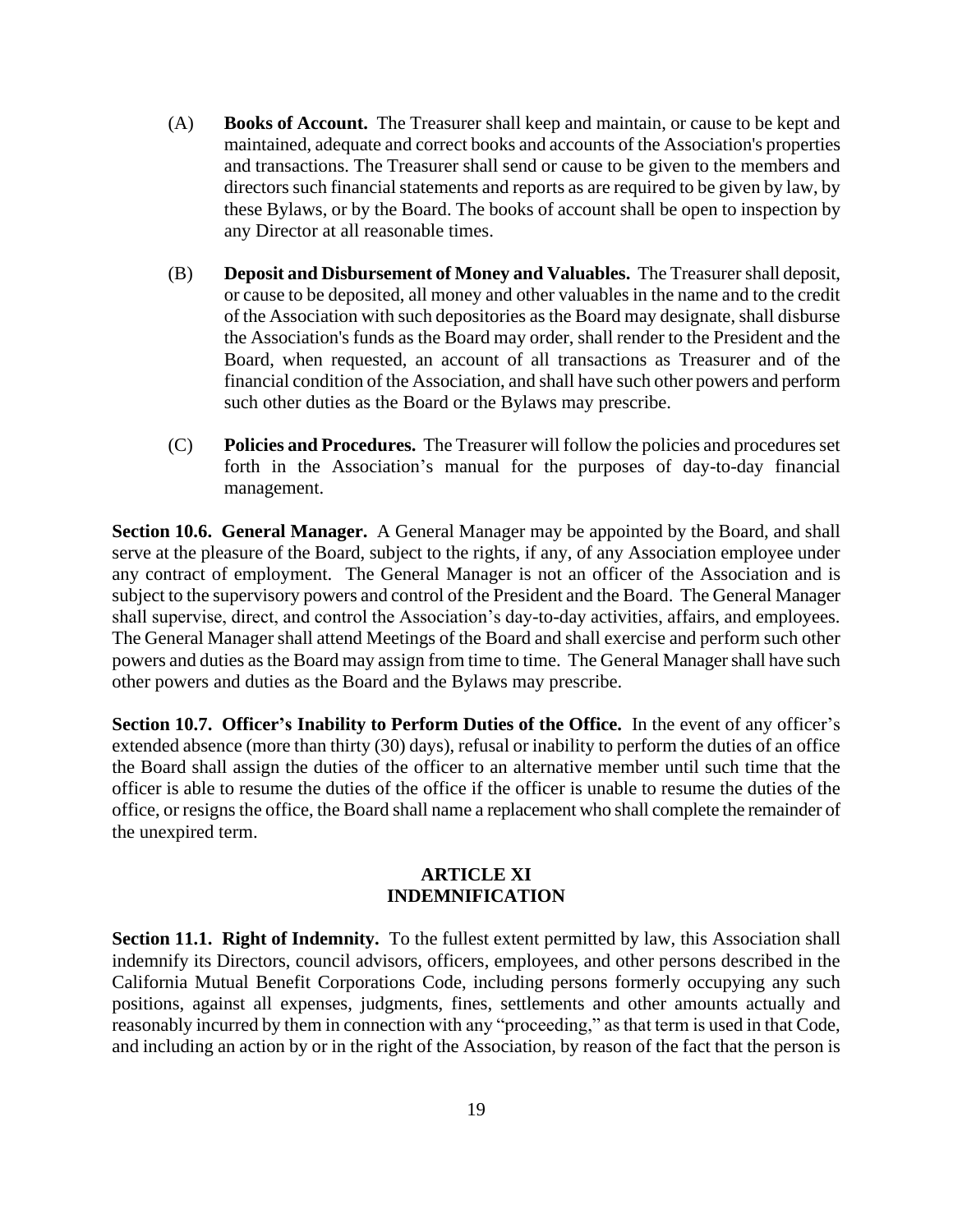or was a person described in that section. "Expenses," as used in this Bylaw, shall have the same meaning as in the California Mutual Benefit Corporations Code.

**Section 11.2. Approval of Indemnity.** On written request to the Board by any person seeking indemnification under the California Mutual Benefit Corporations Code, the Board shall promptly determine under the California Mutual Benefit Corporations Code, whether the applicable standard of conduct set forth in the Code has been met and, if so, the Board shall authorize indemnification.

**Section 11.3. Advancement of Expenses.** To the fullest extent permitted by law and except as otherwise determined by the Board in a specific instance, expenses incurred by a person seeking indemnification under Sections 13.1 and 13.2 of these Bylaws in defending any proceeding covered by those Sections shall be advanced by the Association before final disposition of the proceeding, on receipt by the Association of an undertaking by or on behalf of that person that the advance will be repaid unless it is ultimately determined that the person is entitled to be indemnified by the Association for those expenses.

### **ARTICLE XII PARLIAMENTARY PROCEDURE**

**Section 12.1. Roberts Rules of Order.** Roberts Rules of Order shall govern the procedure of meetings in all cases where they do not conflict with the Bylaws.

**Section 12.2. Parliamentarian.** The President may appoint a Parliamentarian to advise the President on rulings on disputed points of parliamentary procedure at any Meetings of the Association.

### **ARTICLE XIII INSURANCE**

**Section 13.1. Insurance.** The Association shall have the right to purchase and maintain insurance to the full extent permitted by law on behalf of its officers, Directors, employees, and other agents, against any liability asserted against or incurred by any officer, Director, employee, or agent in such capacity or arising out of the officer's, Director's, employee's, or agent's status as such.

### **ARTICLE XIV RECORDS AND REPORTS**

#### **Section 14.1. Maintenance of Corporate Records.** The Association shall keep:

- (A) Adequate and correct books and records of account;
- (B) Written minutes of the proceedings of its members, Board, and committees of the Board; and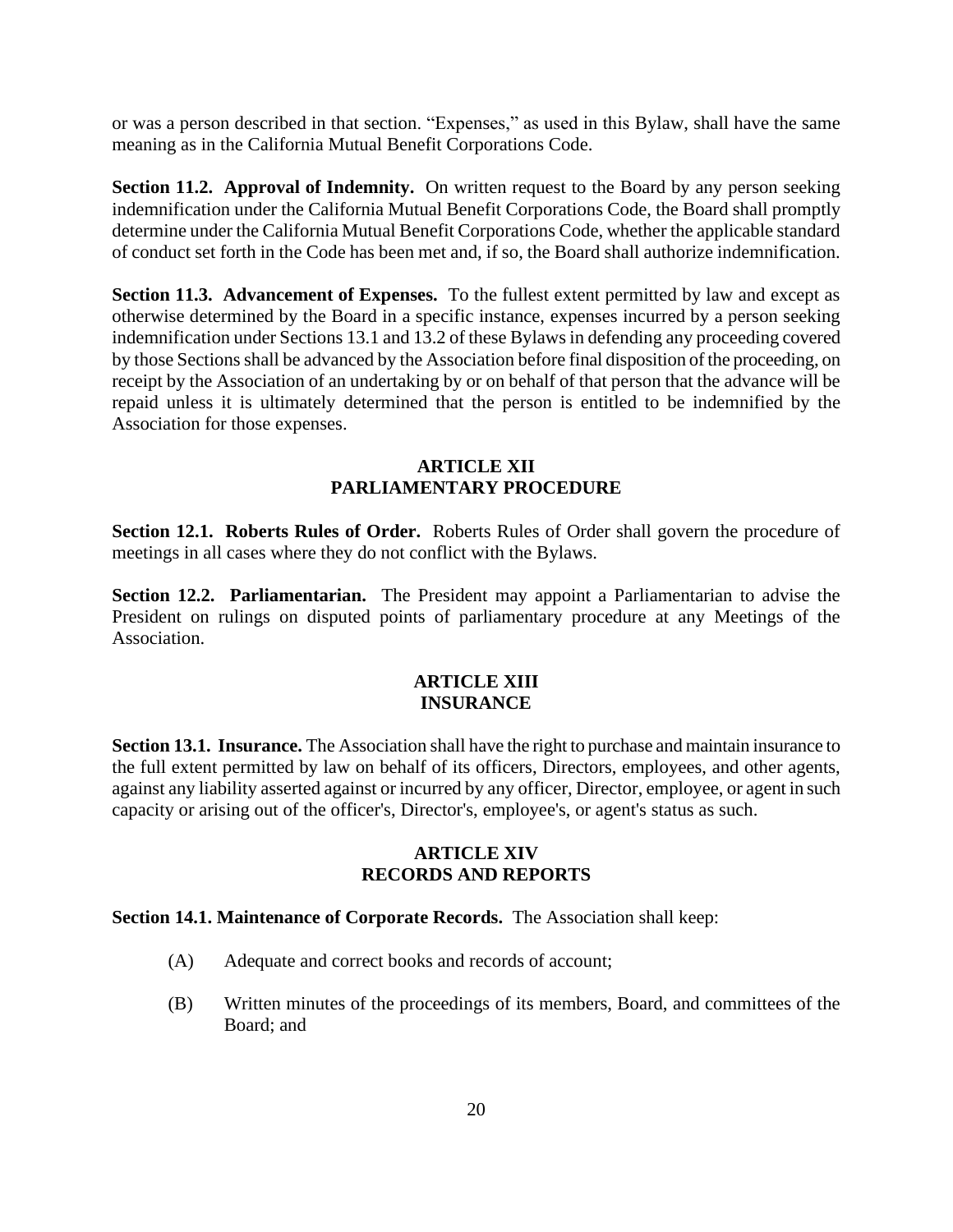(C) A record of each member's name, street and/or email address, and class of membership.

**Section 14.2. Inspection by Directors.** Every Director shall have the right at any reasonable time to inspect the Association's books, records, documents of every kind, physical properties, and the records of each of its subsidiaries, if any. The inspection may be made in person or by the Director's agent or attorney. The right of inspection includes the right to copy and make extracts of documents.

**Section 14.3. Annual Report.** The Board shall cause an annual report to be sent to the Directors within 120 days after the end of the Association's fiscal year. That report shall contain the following information, in appropriate detail, for the fiscal year:

- (A) The assets and liabilities, including the trust funds, of the Association as of the end of the fiscal year.
- (B) The principal changes in assets and liabilities, including trust funds.
- (C) The revenue or receipts of the Association, both unrestricted and restricted to particular purposes.
- (D) The expenses or disbursements of the Association for both general and restricted purposes.

The annual report shall be accompanied by any report on it of independent accountants or, if there is no such report, by the certificate of an authorized officer of the Association that such statements were prepared without audit from the Association's books and records.

This requirement of an annual report shall not apply if the Association receives less than \$25,000 in gross receipts during the fiscal year, provided, however, that the information specified above for inclusion in an annual report must be furnished annually to all Directors and to any member who requests it in writing.

**Section 14.4. Annual Statement of Certain Transactions and Indemnifications.** As part of the annual report to all members, or as a separate document if no annual report is issued, the Association shall annually prepare and provide to each member and to each Director a statement of any transaction or indemnification of the following kind within 120 days after the end of the Association's fiscal year:

(A) Any transaction (1) in which the Association was a party, (2) in which an "interested person" had a direct or indirect material financial interest, and (3) which involved more than \$50,000, or was one of a number of transactions with the same interested person involving, in the aggregate, more than \$50,000. For this purpose, an "interested person" is any Director or officer of the Association, but mere common directorship shall not be considered such an interest; or